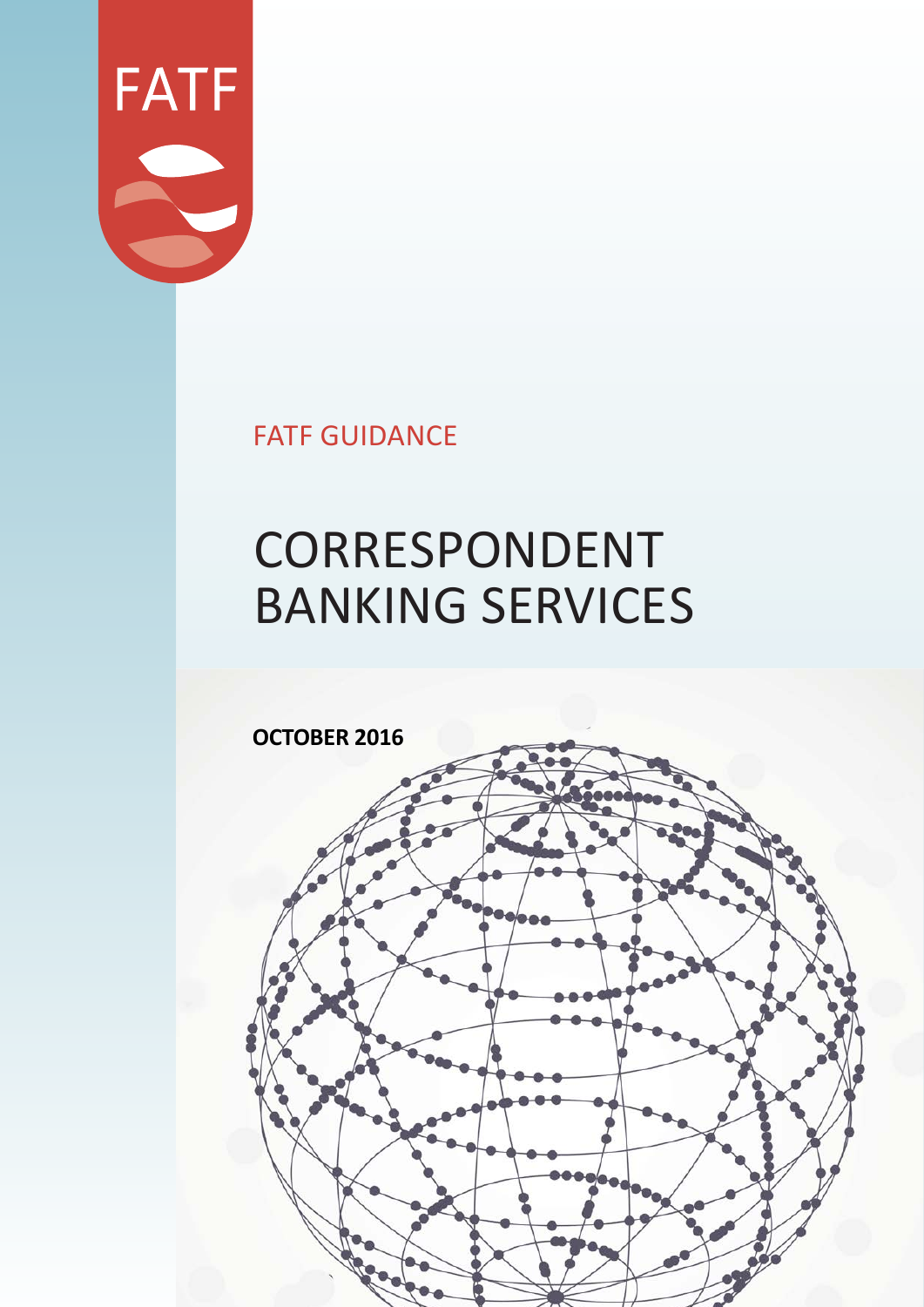

The Financial Action Task Force (FATF) is an independent inter-governmental body that develops and promotes policies to protect the global financial system against money laundering, terrorist financing and the financing of proliferation of weapons of mass destruction. The FATF Recommendations are recognised as the global anti-money laundering (AML) and counter-terrorist financing (CFT) standard.

For more information about the FATF, please visit **www.fatf-gafi.org**

This document and/or any map included herein are without prejudice to the status of or sovereignty over any territory, to the delimitation of international frontiers and boundaries and to the name of any territory, city or area.

Citing reference:

FATF (2016), *Guidance on correspondent banking services,* FATF, Paris www.fatf-gafi.org/publications/fatfrecommendations/documents/correspondent-banking-services.html

© 2016 FATF/OECD. All rights reserved.

No reproduction or translation of this publication may be made without prior written permission. Applications for such permission, for all or part of this publication, should be made to the FATF Secretariat, 2 rue André Pascal 75775 Paris Cedex 16, France (fax: +33 1 44 30 61 37 or e-mail: contact@fatf-gafi.org).

Photocredits coverphoto: ©Thinkstock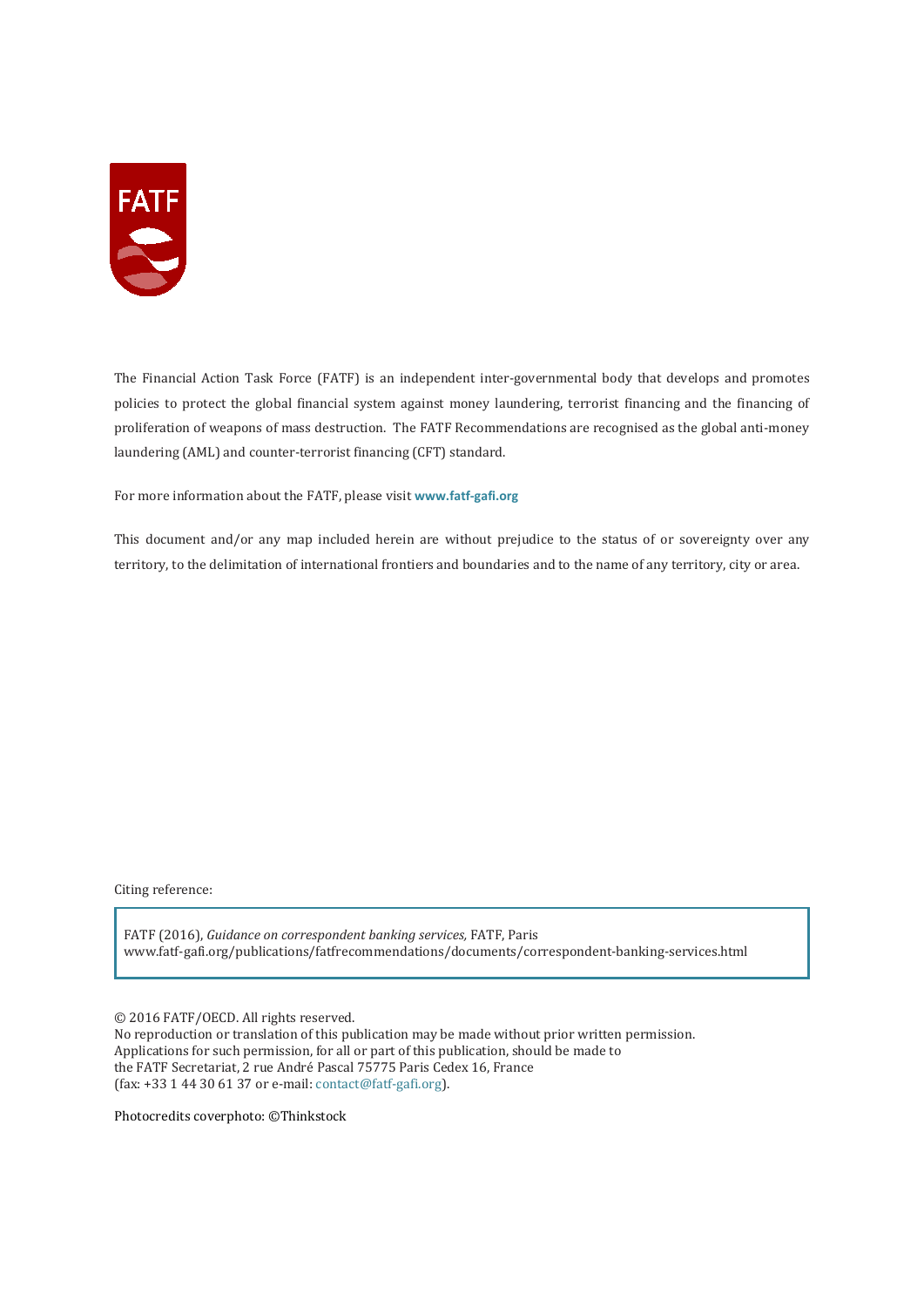# **LIST OF ACRONYMS**

| AML          | Anti-money laundering                            |
|--------------|--------------------------------------------------|
| <b>BCBS</b>  | Basel Committee on Banking Supervision           |
| <b>CDD</b>   | <b>Customer Due Diligence</b>                    |
| <b>CFT</b>   | Counter-terrorist financing                      |
| <b>CPMI</b>  | Committee on Payments and Market Infrastructures |
| <b>DNFBP</b> | Designated Non-Financial Business Professions    |
| <b>EDD</b>   | <b>Enhanced Due Diligence</b>                    |
| <b>MVTS</b>  | Money or value transfers service                 |
| <b>RBA</b>   | Risk-based approach                              |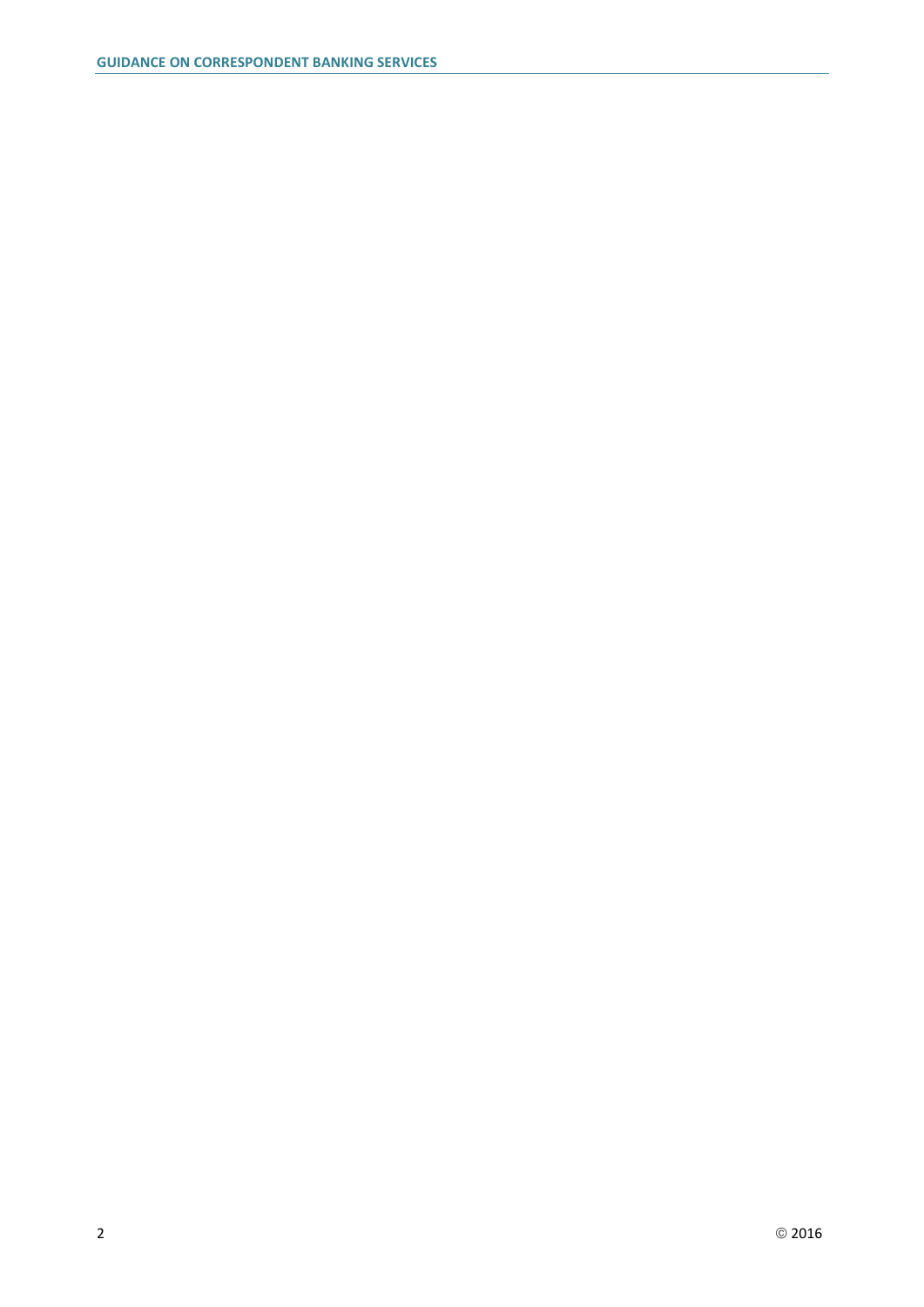# **GUIDANCE ON CORRESPONDENT BANKING SERVICES**

This Guidance should be read in conjunction with the *FATF Recommendations*, especially Recommendations 1, 6, 7, 10, 11, 13, 14, 16, 20 and 26, their Interpretive Notes and the Glossary.

This Guidance should also be read in conjunction with the following FATF guidance papers and typologies reports which relate to proper implementation of the risk-based approach (RBA) in the banking and money or value transfer (MVTS) sectors:

- FATF RBA Guidance for the banking sector, 2014
- FATF RBA Guidance for Money or Value Transfer Services, 2016
- Guidance on the Risk-Based Approach for Effective Supervision and Enforcement by AML/CFT Supervisors of the Financial Sector and Law Enforcement, 2015
- FATF Guidance on AML/CFT and Financial Inclusion, 2013
- FATF Guidance on Politically Exposed Persons, 2013
- FATF Report: Money Laundering through Money Remittance and Currency Exchange Providers, 2010 and
- FATF Report: The role of Hawala and other similar service providers in money laundering and terrorist financing, 2013.

The following guidance papers and tools are also relevant sources of information on how to manage the risks of correspondent banking relationships:

- Basel Committee on Banking Supervision, Guidance on Sound Management of Risks Related to Money Laundering and Financing of Terrorism*,* 2014
- Wolfsberg Group, Anti-Money Laundering Principles for Correspondent Banking*,* 2014, and
- Wolfsberg Group, Anti-Money Laundering Questionnaire, 2014.
- Committee on Payments and Market Infrastructures, Correspondent Banking – consultative report*,* 2015
- Basel Committee on Banking Supervision Supervisory Guidance for Managing Risks Associated with the Settlement of Foreign Exchange Transactions*,* 2016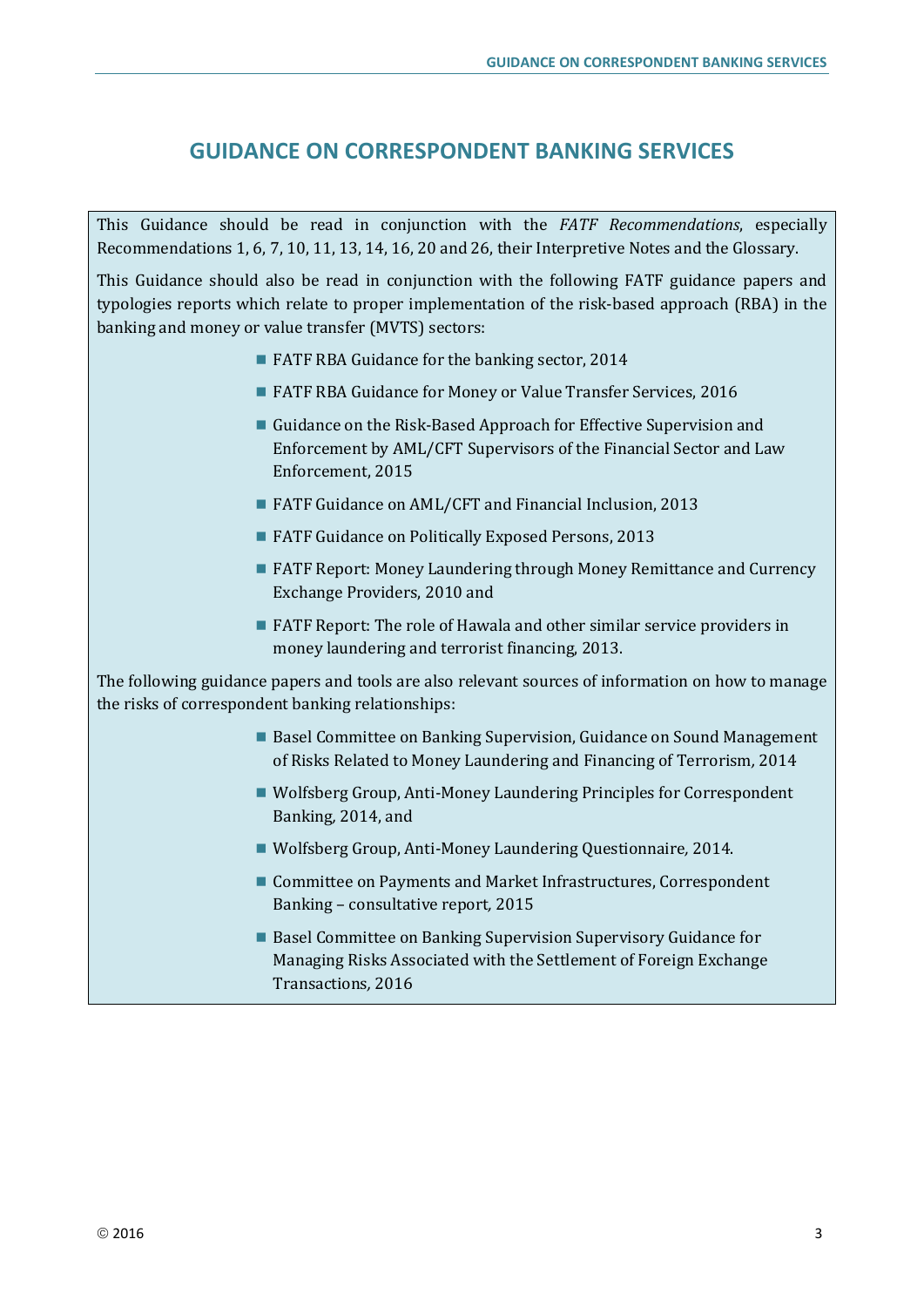## **I. INTRODUCTION**

## **A. BACKGROUND – FATF ACTION TO ADDRESS DE-RISKING IN THE CORRESPONDENT BANKING CONTEXT**

1. In the wake of the global financial crisis and countries' response to it, the international community has been increasingly concerned about *de-risking.* The FATF understands this term to mean situations where financial institutions terminate or restrict business relationships with entire countries or classes of customer in order to avoid, rather than manage, risks in line with the FATF's risk-based approach (RBA). This is a serious concern for the FATF and the FATF-style regional bodies (FSRBs) to the extent that de-risking may drive financial transactions into less/nonregulated channels, reducing transparency of financial flows and creating financial exclusion, thereby increasing exposure to money laundering and terrorist financing (ML/TF) risks.

2. Analytical work undertaken so far by different bodies, including the  $FATF<sub>1</sub>$  shows that derisking is a complex issue driven by various considerations including: profitability; reputational and liability risks; changes in banks' financial risk appetites; the amount of financial penalties imposed by supervisory and law enforcement authorities, increased compliance costs associated with implementing conflicting regulatory requirements, including anti-money laundering and counterterrorist financing (AML/CFT) and confusion caused by the term Know-Your-Customer's-Customer (KYCC). A recent survey<sup>2</sup> also shows that in some cases, banks will exit the relationship solely on the basis of profits ("de-marketing"), irrespective of the risk context and of market circumstances.

3. The term KYCC has created a lot of confusion. To clarify, the *FATF Recommendations* do not require financial institutions to conduct customer due diligence on the customers of their customer (i.e., each individual customer). In a correspondent banking relationship, the correspondent institution will monitor the respondent institution's transactions with a view to detecting any changes in the respondent institution's risk profile or implementation of risk mitigation measures (i.e. compliance with AML/CFT measures and applicable targeted financial sanctions), any unusual activity or transaction on the part of the respondent, or any potential deviations from the agreed terms of the arrangements governing the correspondent relationship. In practice, where such concerns are detected, the correspondent institution will follow up with the respondent institution by making a request for information (RFI) on any particular transaction(s), possibly leading to more information being requested on a specific customer or customers of the respondent bank. There is no expectation, intention or requirement for the correspondent institution to conduct customer due diligence on its respondent institution' customers.

 $\overline{a}$ <sup>1</sup> The FATF circulated a questionnaire to banks and MVTS in late 2015 to gather information from the private sector which helped to form the basis of this guidance.

<sup>2</sup> ACAMS/Dow Jones (2016), *Global Anti-Money Laundering Survey Results 2016,*  http://files.acams.org/pdfs/2016/Dow\_Jones\_and\_ACAMS\_Global\_Anti-Money\_Laundering\_Survey\_Results\_2016.pdf.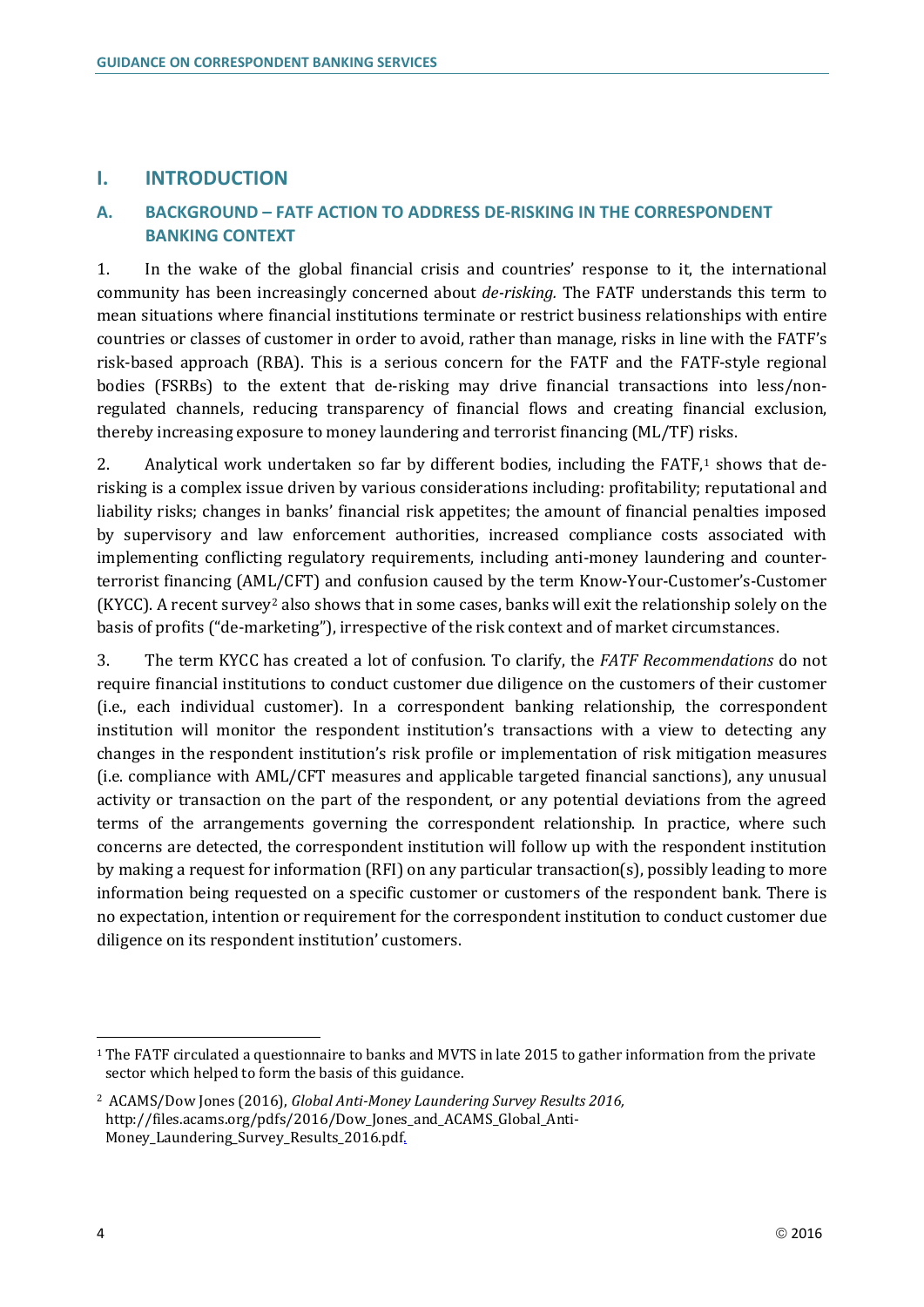4. In June 2015, the FATF issued a public statement3 to clarify that, when establishing correspondent banking relationships, correspondent institutions are required to perform customer due diligence (CDD) on the respondent institution, and gather sufficient information about the respondent institution to understand its business, reputation and the quality of its supervision, including whether it has been subject to a ML/TF investigation or regulatory action, and to assess the respondent institution's AML/CFT controls. It was clarified that the *FATF Recommendations* do not require correspondent institutions to perform CDD on the customers of their respondent institutions when establishing correspondent banking relationships or in the course of the relationship.

5. Although the financial sector welcomed that and other FATF public statements on derisking,4 it also sought further clarification on supervisory expectations for conducting customer due diligence on correspondent institution's respondents. In turn, supervisors and regulators need to be clear about how they assess financial institutions against those expectations. For that reason, the FATF committed to developing guidance to further clarify supervisory expectations for correspondent banking relationships in relation to the obligations defined by the FATF standards. This clarification is consistent with the FATF's overall approach to de-risking which is based on the effective implementation of the global AML/CFT standards, in line with the FATF's RBA. The *FATF Recommendations* require financial institutions to identify, assess and understand their ML/TF risks, and implement AML/CFT measures that are commensurate with the risks identified. Indeed, the RBA is the cornerstone of an effective AML/CFT system, and is essential to effectively managing risks.

6. Prudential and other regulatory requirements as well as the complexity, number and changes in sanctions regimes, and also uncertainty related to the interplay of different sanctions regimes and their applicability to financial institutions, were also mentioned as drivers of de-risking. AML/CFT regulations are therefore only one of a multitude of factors cited for closing correspondent banking relationships. These results are largely in line with the prevailing understanding of the FATF and other international organisations doing work in this area, including the Financial Stability Board (FSB), Committee on Payments and Market Infrastructures (CPMI), Basel Committee for Banking Supervision (BCBS)'s Anti-Money Laundering Experts Group (AMLEG), International Monetary Fund (IMF) and the World Bank.

7. Although many of the factors contributing to de-risking go far beyond AML/CFT and the FATF mandate, the FATF is committed to addressing this issue to the extent it can by issuing guidance clarifying how to implement the FATF's RBA properly and effectively, consistent with previous FATF guidance.5

 $\overline{a}$ <sup>3</sup> See FATF(2015), *Drivers for "de-risking" go beyond anti-money laundering / terrorist financing* www.fatf-gafi.org/publications/fatfrecommendations/documents/derisking-goes-beyond-amlcft.html.

<sup>&</sup>lt;sup>4</sup> See the public statements issued by FATF on de-risking in October 2014, June 2015 and October 2015.

<sup>5</sup> Including *Revised Guidance on AML/CFT and Financial Inclusion* (2013).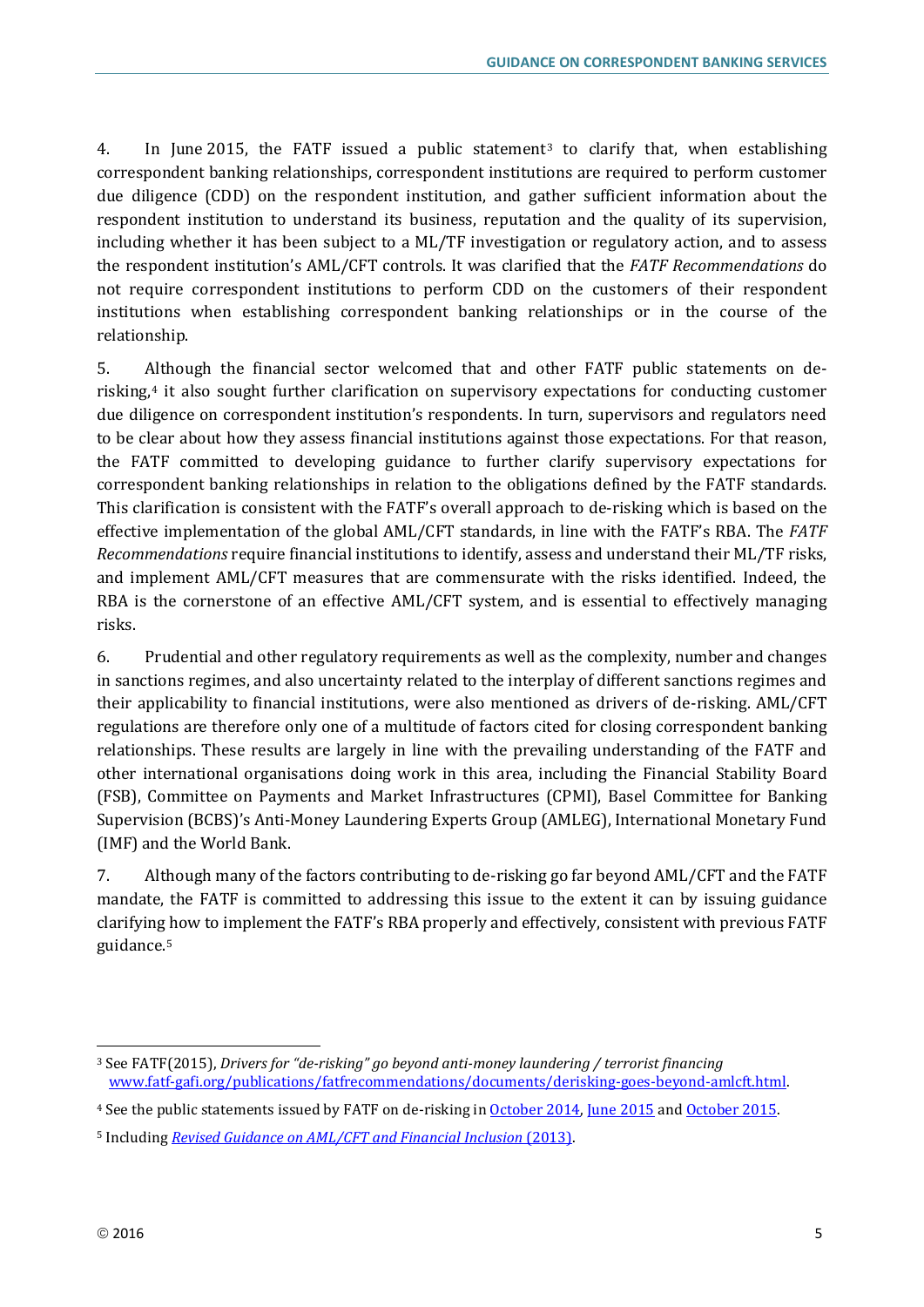8. Correspondent banking is an activity that has been negatively impacted by de-risking in certain regions6 and sectors. This is of concern to the international community, as correspondent banking is an important means of facilitating cross-border movements of funds, and enabling financial institutions to access financial services in different currencies and foreign jurisdictions, thereby supporting international trade, charitable giving, commerce and remittances flows, all of which contributing to promoting financial inclusion.

## **B. THE PURPOSE OF THIS GUIDANCE, THE TARGET AUDIENCE, AND THE STATUS OF THIS GUIDANCE**

9. The purpose of this Guidance is to address de-risking by clarifying the application of the FATF standards in the context of correspondent banking relationships and money or value transfer service (MVTS) providers rendering similar services (i.e. MVTS acting as intermediaries in processing and/or executing the transactions of their own customers through accounts – see II d) below) by:

- a) supporting the development of a common understanding of what the RBA entails for banks engaged in correspondent banking activity and MVTS providers rendering similar services; respondent institutions with MVTS providers as customers; and financial institutions relying on third-party MVTS providers, in their role as intermediaries, to execute payment transactions,
- b) clarifying the interplay between the FATF standards on cross-border correspondent banking (Recommendation 13) and MVTS providers acting as intermediaries, and the FATF standards on customer due diligence (Recommendation 10) and wire transfers (Recommendation 16), as well as on targeted financial sanctions (Recommendations 6 and 7),
- c) highlighting the extent to which correspondent institutions and MVTS providers offering similar services may gain a sufficient understanding of the customers of the respondent institutions and the associated risks, and
- d) clarifying the expectations for correspondent institutions when dealing with respondents whose customer bases include MVTS providers.
- 10. The target audiences of this Guidance are:
	- a) banks and MVTS providers engaged in providing correspondent banking or respondent banking services,
	- b) financial institutions with account holders that are MVTS which in turn provide correspondent banking-type services to their own customers (as opposed to MVTS providers who are holding and using their account for their own corporate purposes), and

<sup>6</sup> Refer to: Joint Survey by the Union of Arab Banks (UAB) and the International Monetary Fund (IMF); The World Bank's Fact Finding Summary from De-risking Surveys and Withdrawal from Correspondent Banking: Where, Why, and What to Do About It*.*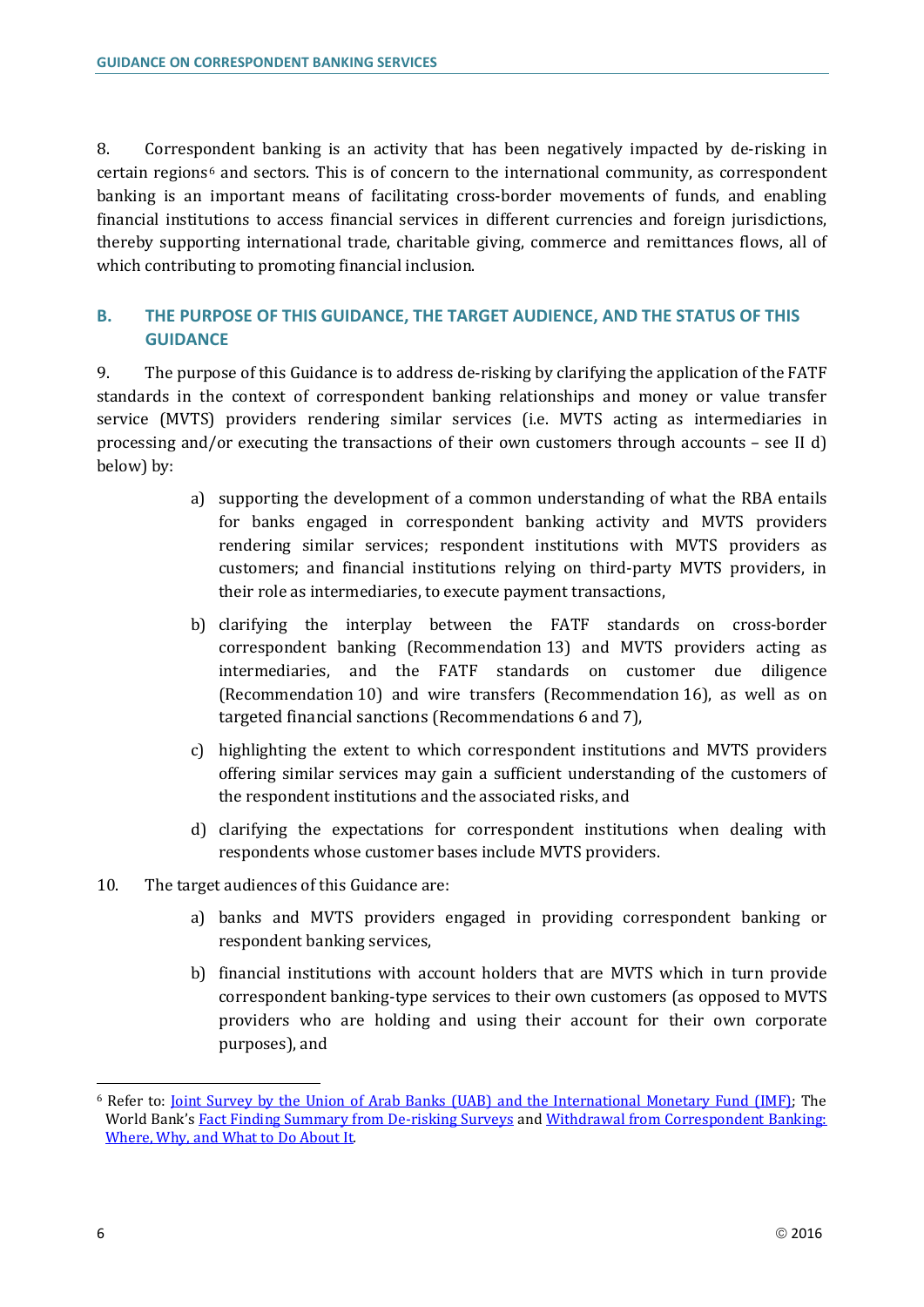c) competent authorities (particularly AML/CFT regulators and supervisors of banks and of MVTS providers).

11. It should be noted that this Guidance has been prepared in collaboration with the FSB, which is coordinating work to assess and address the extent and causes of banks' withdrawal from correspondent banking to identify possible policy responses to address this issue7, through the implementation of a four-point action plan (data collection, clarification of regulatory expectations, domestic capacity building, and strengthening the tools for due diligence) coordinated by the Correspondent Banking Coordination Group. Other international organisations doing related work in the correspondent banking area (for ex. CPMI and BCBS) have also been closely associated to development of this FATF Guidance.

12. This Guidance draws on the experiences of countries and of the private sector to assist competent authorities and financial institutions in effectively implementing applicable *FATF Recommendations* using the risk-based approach to avoid the unintended consequences of derisking. It also uses input from other relevant standard setters, and especially the BCBS with its Guidance on *Sound management of risks related to money laundering and financing of terrorism* (Annex II on correspondent banking). This FATF Guidance is non-binding and does not overrule the purview of national authorities to, among other things, assess and regulate correspondent banking activities and MVTS sectors as per the legal, supervisory and regulatory frameworks established in each country and/or region, the ML/TF risks present in each jurisdiction, individual institution's risk assessments and other contextual factors (e.g. sophistication and maturity of the national regulatory and supervisory regime).

## **II. DEFINITIONS**

- 13. The following definitions apply for the purposes of this Guidance:
	- a) *Correspondent banking* is the provision of banking services by one bank (the "correspondent bank") to another bank (the "respondent bank"). Large international banks typically act as correspondents for thousands of other banks around the world. Respondent banks may be provided with a wide range of services, including cash management (e.g. interest-bearing accounts in a variety of currencies), international wire transfers, cheque clearing, payable-through accounts and foreign exchange services<sup>8</sup>.

Correspondent banking does not include one-off transactions or the mere exchange of SWIFT Relationship Management Application keys (RMA)<sup>9</sup> in the context of non-

<sup>7</sup> FSB (2015), *Report to the G20 on actions taken to assess and address the decline in correspondent banking*. www.fsb.org/wp-content/uploads/Correspondent-banking-report-to-G20-Summit.pdf

<sup>8</sup> FATF Glossary

<sup>9</sup> The SWIFT RMA is a messaging capability enabling SWIFT members to exchange messages over the network and can create a non-customer relationship in particular cases of cash management, custody, trade finance, exchange of messages with payments and securities markets infrastructure entities, e.g., exchanges depositories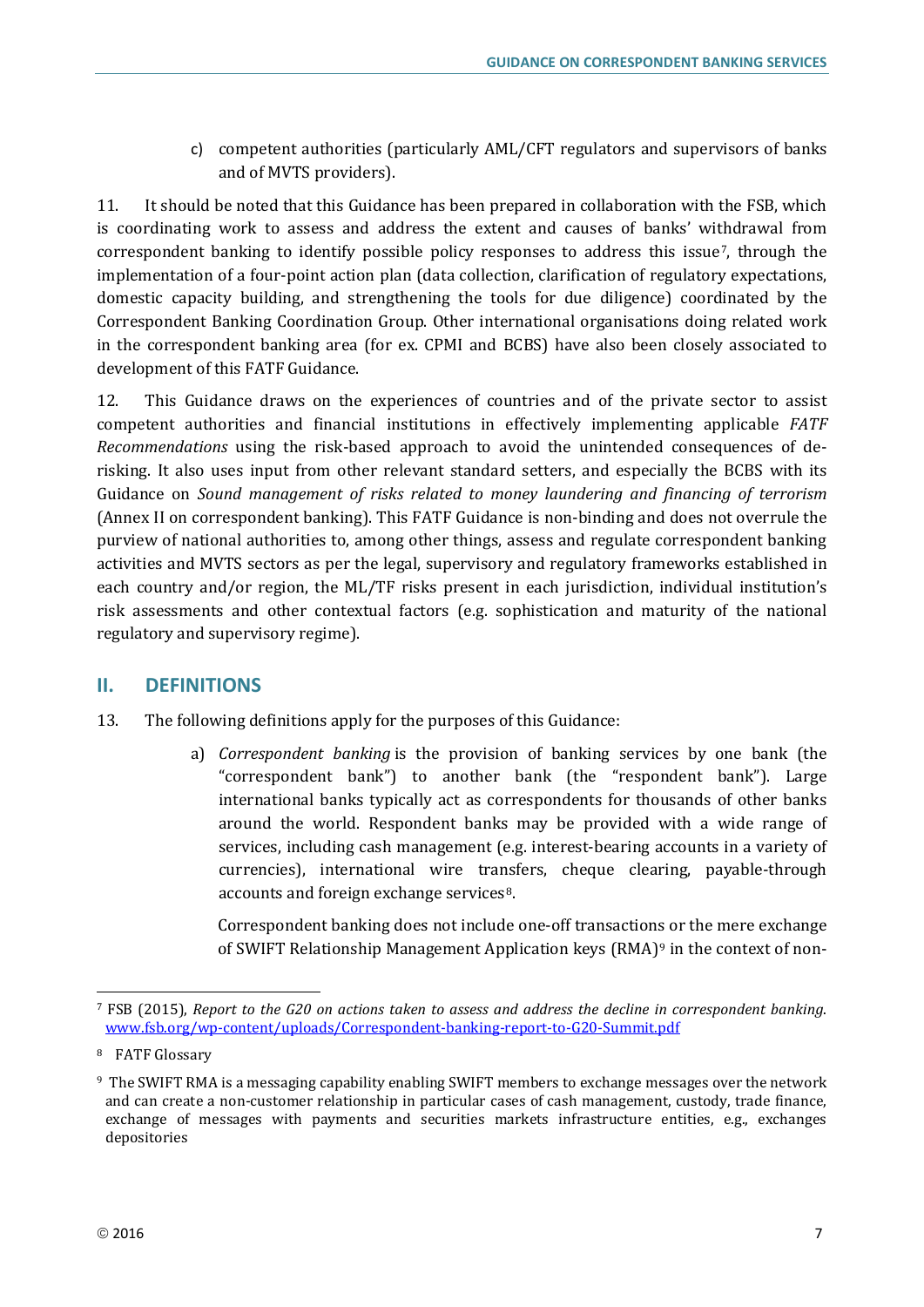customer relationships, but rather is characterised by its on-going, repetitive nature.

Correspondent banking services encompass a wide range of services which do not all carry the same level of ML/TF risks. Some correspondent banking services present a higher ML/FT risk because the correspondent institution processes or executes transactions for its customer's customers.

Hence, the focus of this guidance is correspondent banking relationships that are higher risk, in particular cross-border correspondent banking relationships involving the execution of third party payments.

This guidance also applies to money or value transfer services (MVTS) acting as intermediaries for the transfer of funds or value (see d below), in line with Recommendation 13 which applies to financial institutions engaging in crossborder correspondent banking *and other similar relationships*. This guidance does not apply to securities transactions,

- b) *correspondent institution* means the bank or MVTS provider which processes and/or executes transactions for customers of the respondent institution or MVTS provider the account of which is used to process and/or execute the transaction of its customer. The correspondent institution generally does not have direct business relationships with the customers of the respondent institution, unless it provides payable-through-account services (see paragraph 21 below). Those respondents' customers may be individuals, corporations or financial services firms.10 In addition to the processing of third-party payments, a correspondent institution may also provide other services to the respondent institution, such as trade-finance related services, cash clearing, liquidity management and short-term borrowing, foreign exchange or investment in a particular currency,
- c) *respondent institution* means the financial institution that is the direct customer of the correspondent institution,
- d) *money or value transfer service (MVTS)* refers to financial services that involve the acceptance of cash, cheques, other monetary instruments or other means of stored value and the payment of a corresponding sum in cash or other form to a beneficiary by means of a communication, message, transfer, or through a clearing network to which the MVTS provider belongs. Transactions performed by such service providers can involve one or more intermediaries and a final payment to a third party, and may include new payment methods. Sometimes these services

<sup>10</sup> This definition is generally in line with the definition of *correspondent bank* set out of page 24 of the Basel Committee on Banking Supervision guidance on *Sound management of risks related to money laundering and financing of terrorism*, which has been extended for the purposes of this guidance to also include MVTS which are providing financial services as intermediaries in the same way that a correspondent bank would.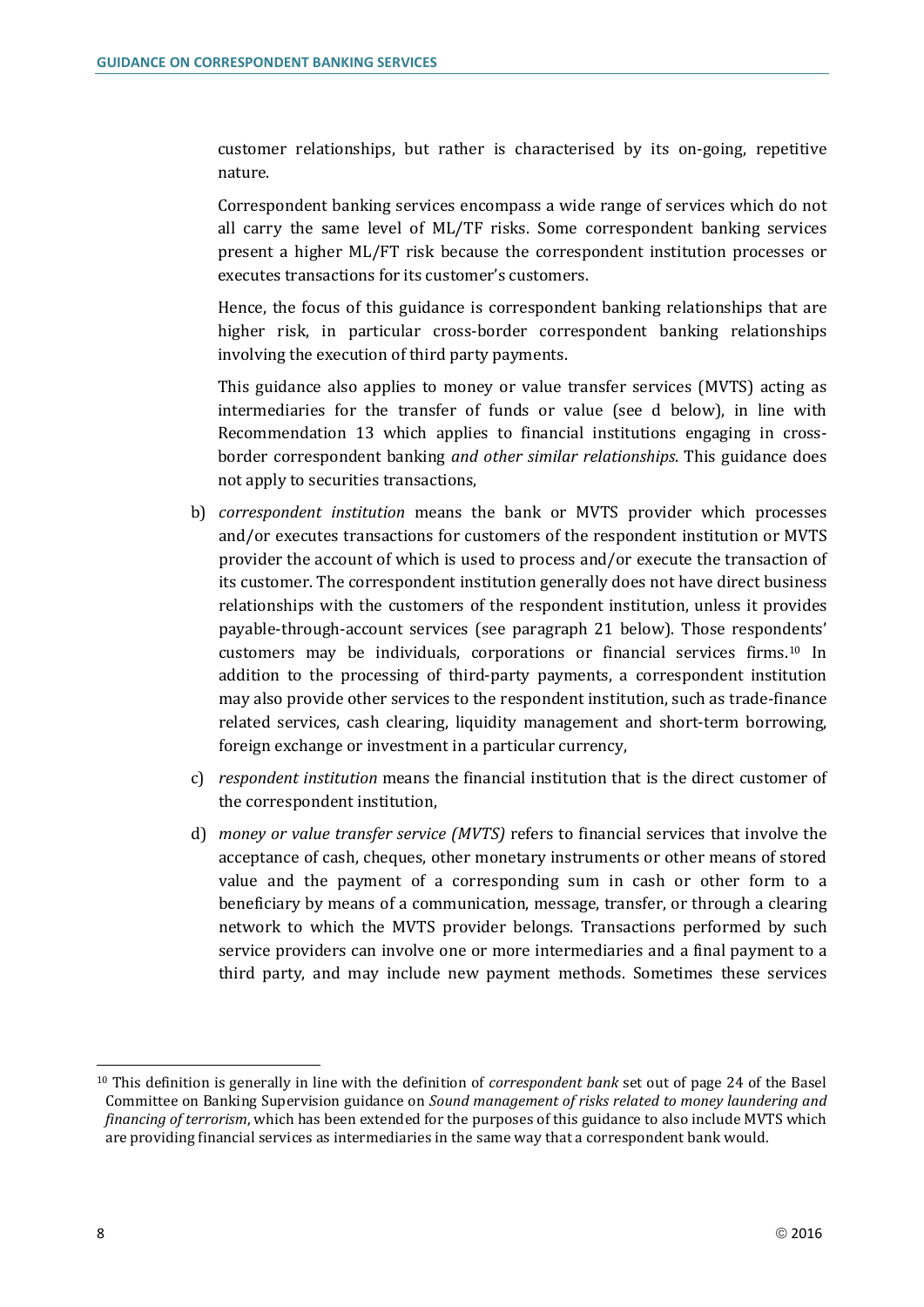have ties to particular geographic regions and are described using a variety of specific terms, including *hawala*, *hundi*, and *fei-chen.11*

MVTS providers "offer similar services" as correspondent institutions when they act as intermediaries for other MVTS providers or where an MVTS provider is accessing banking or similar services through the account of another MVTS customer of the bank,

e) from the Glossary of the *FATF Recommendations*, the definitions of *competent authorities*,12 *and financial institutions*.13

# **III. IDENTIFYING THE RISKS – THE INTERPLAY OF RECOMMENDATIONS 10 AND 13**

## **A. DUE DILIGENCE ON THE RESPONDENT INSTITUTION**

14. The requirements of both FATF Recommendations 10 and 13 must be met in all cases before cross-border correspondent banking services may be provided to a respondent institution. FATF Recommendation 13 requires additional measures to be applied to cross-border correspondent banking relationships, in addition to performing the CDD and enhanced due diligence (EDD) measures in FATF Recommendation 10 for high risk customers.14 Such additional measures are appropriate because cross-border correspondent banking relationships are seen to be inherently higher risk than domestic correspondent customer relationships. Consequently, simplified CDD measures are never appropriate in the cross-border correspondent banking context, when activities described in para. 13 (a) are conducted.

 $\overline{a}$ <sup>11</sup> This definition can be found in the Glossary to the *FATF Recommendations.*

<sup>12</sup> *Competent authorities* refers to all public authorities with designated responsibilities for combating money laundering and/or terrorist financing. In particular, this includes the FIU; the authorities that have the function of investigating and/or prosecuting money laundering, associated predicate offences and terrorist financing, and seizing/freezing and confiscating criminal assets; authorities receiving reports on crossborder transportation of currency & BNIs; and authorities that have AML/CFT supervisory or monitoring responsibilities aimed at ensuring compliance by financial institutions and DNFBPs with AML/CFT requirements. SRBs are not to be regarded as competent authorities.

<sup>13</sup> *Financial institutions* means any natural or legal person who conducts as a business one or more of the following activities or operations for or on behalf of a customer: 1. Acceptance of deposits and other repayable funds from the public; 2. Lending; 3. Financial leasing; 4. Money or value transfer services; 5. Issuing and managing means of payment (e.g. credit and debit cards, cheques, traveller's cheques, money orders and bankers' drafts, electronic money); 6. Financial guarantees and commitments; 7. Trading in: (a) money market instruments (cheques, bills, certificates of deposit, derivatives etc.); (b) foreign exchange; (c) exchange, interest rate and index instruments; (d) transferable securities; (e) commodity futures trading. 8. Participation in securities issues and the provision of financial services related to such issues; 9. Individual and collective portfolio management; 10. Safekeeping and administration of cash or liquid securities on behalf of other persons; 11. Otherwise investing, administering or managing funds or money on behalf of other persons; 12. Underwriting and placement of life insurance and other investment related insurance; 13. Money and currency changing.

<sup>&</sup>lt;sup>14</sup> For information on cases in which enhanced CDD measures are required, refer to the Interpretive Note for FATF Recommendation 10, paragraph 20.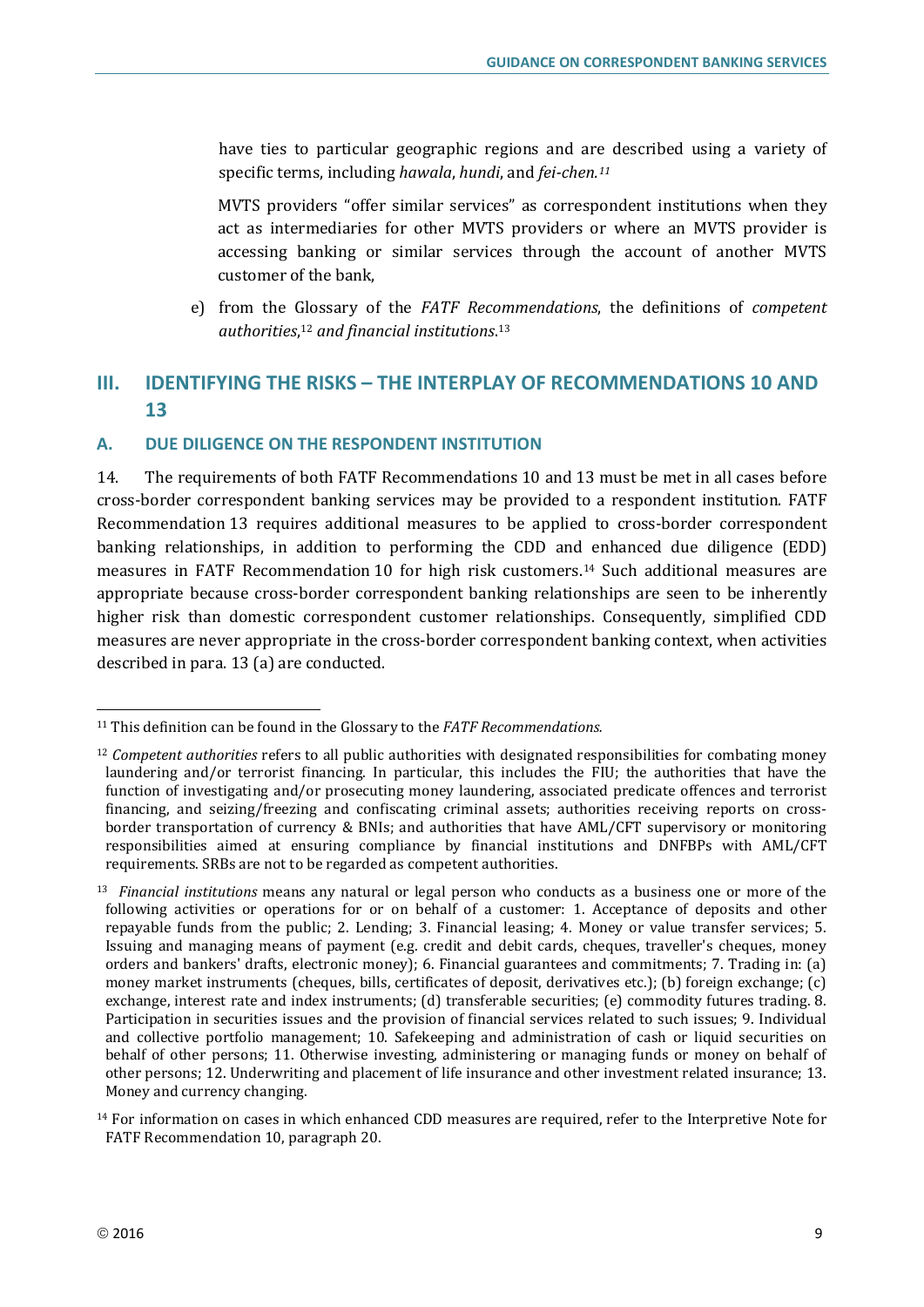15. Although additional CDD measures always apply to cross-border correspondent banking relationships as described above, correspondent banking relationships may be diverse in nature and therefore some may be higher risk than others. Financial institutions should therefore recognise the degree of risk of different types correspondent banking activity, including in activities considered as higher risks, as described in para. 13 (a).

16. Correspondent institutions, in assessing the risks of their respondent must ensure that the assessment is sufficiently robust to consider all the relevant risk factors. By doing so, the different levels of inherent risks are clearly understood and appropriate controls applied to each, ensuring the effective management of these risks. Accordingly, the extent to which additional measures should be applied will vary on a case-by-case basis, depending on the level or type of residual risk, including the measures the respondent institution has implemented to mitigate its own ML/TF risks. Factors to consider in assessing correspondent banking risks could include for instance the respondent institution's jurisdiction, the products/services it offers and its customer base. It is not possible to develop a conclusive list of types of higher risk relationships for several reasons. First, there is no exhaustive list of risk factors that could be used to identify such relationships that would apply equally to all relationships. Second, both relevant risk factors and applicable risk mitigation measures must be considered together to form an accurate and comprehensive picture of the risks. For these reasons, any effort to define what constitutes a higher risk relationship could have the unintended consequence of encouraging rather than discouraging de-risking by promoting a more rules-based and tick-the-box approach to risk management. The risk factors included in the Annex II of the BCBS Guidelines on *Sound management of risks related to money laundering and financing of terrorism*<sup>15</sup> are examples of factors which correspondent institutions can use when assessing the risks of their correspondent banking relationships.

17. When entering into a business relationship, as a first step, the correspondent institution should identify and verify the identity of the respondent institution, using reliable, independent source documents, data or information (Recommendation 10 (a)). It should also identify and take reasonable measures to verify the identity of the beneficial owner(s), such that the correspondent institution is satisfied that it knows who the beneficial owner(s) of the respondent institution is/are. In order to do that, the correspondent institution should also understand the ownership and control structure of the respondent institution.16 The information about the ownership and control structure includes conducting verification enabling the correspondent institution to be satisfied that the respondent institution is not a shell bank.17

18. Additionally, the correspondent institution should gather sufficient information to understand the purpose and intended nature of the correspondent banking relationship with the

<sup>15</sup> Para 7.

<sup>16</sup> FATF Recommendation 10, sub-paragraph 4(a) and (b)

<sup>17</sup> FATF Recommendation 13 prohibits financial institutions from entering into correspondent banking relationships with shell banks. The Glossary to the *FATF Recommendations* defines the term *shell bank* to mean a bank that has no physical presence in the country in which it is incorporated and licensed, and which is unaffiliated with a regulated financial group that is subject to effective consolidated supervision. *Physical presence* means meaningful mind and management located within a country. The existence simply of a local agent or low level staff does not in itself constitute physical presence.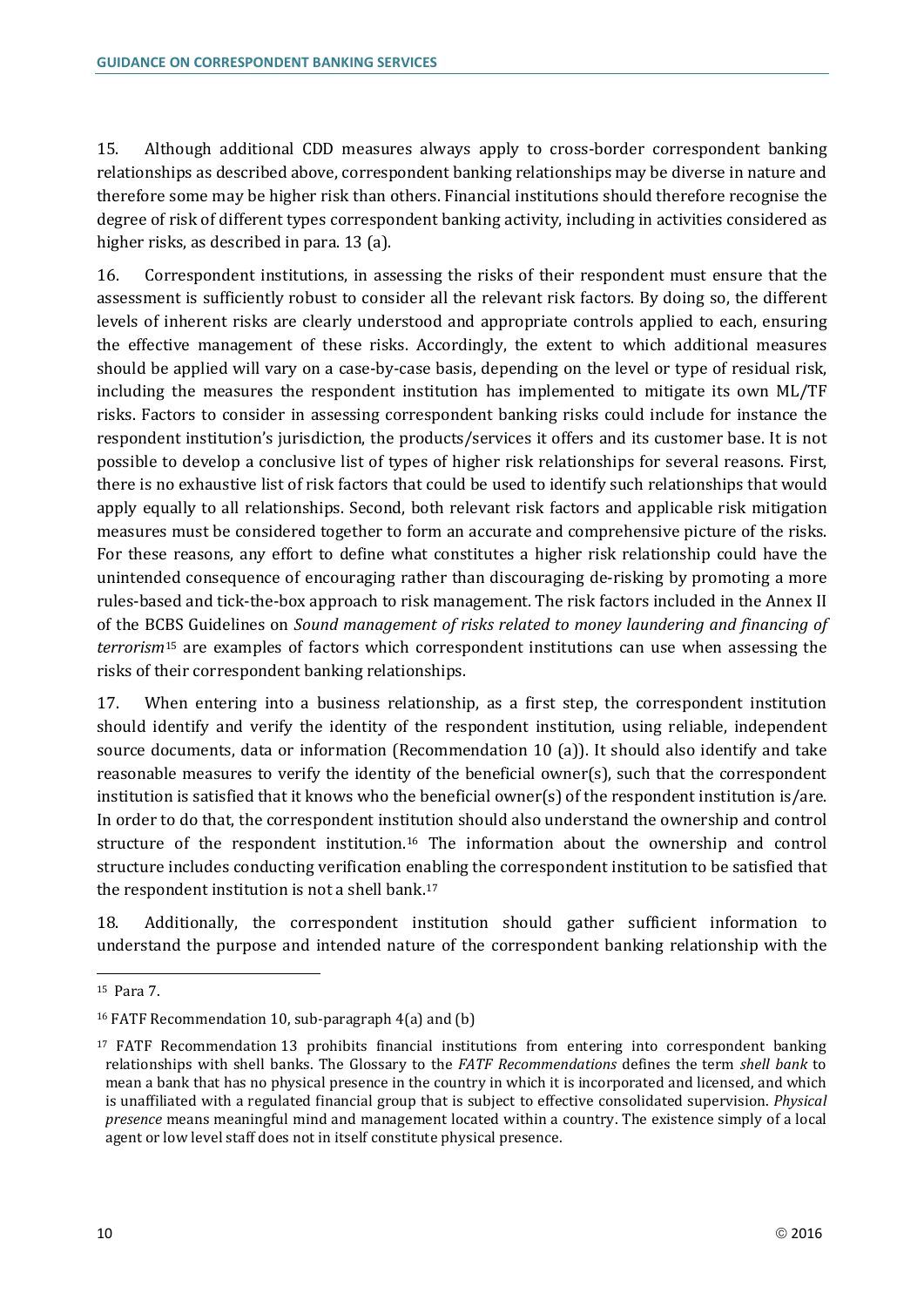respondent institution.18 This includes understanding what types of customers the respondent institution intends to service through the correspondent banking relationship and how it will offer services (e.g. through nested relationships as noted in para. 21), including the expected activity level, the transaction volume and value, the nature of the planned transactions and the extent to which any of these are assessed as high risk by the respondent institution.

19. The correspondent institution should also gather sufficient information and determine from publicly available information the reputation of the respondent institution and the quality of its supervision, including whether (and when) it has been subject to a ML/TF investigation or regulatory action.19

20. In addition, the correspondent institution should assess the respondent institution's AML/CFT controls.20 In practice, such an assessment should involve reviewing the respondent institution's AML/CFT systems and controls framework. The assessment should include confirming that the respondent institution's AML/CFT controls are subject to independent audit (which could be external or internal). A more detailed/in-depth review should be conducted for higher risk relationships, possibly including reviewing the independent audit, interview of compliance officers, a third party review and potentially an onsite visit.

21. The correspondent institution should also understand how the respondent institution will be offering services available through the correspondent banking relationship to its customers and assess the nature and level of risk associated with offering arrangements. There are several possible arrangements for offering services, e.g.

- by establishing correspondent accounts to which the respondent institution's financial institution customers do not have direct access, but instead transact indirectly through the account via payment instructions delivered to the respondent institution;
- by establishing *nested relationships*<sup>21</sup> (i.e. downstream banking) which require that:
	- $\checkmark$  the correspondent institution is duly informed about the existence of such relationships and the operations/transactions of the customers of the nested institutions, that the locations in which the nested institutions conduct business are transparent to, and understood by, the correspondent institution, and the respondent is transparent in formatting payment instruction so all involved parties are included for monitoring and screening purposes;

<sup>18</sup> FATF Recommendation 10, sub-paragraph 4(c).

<sup>19</sup> FATF Recommendation 13, sub-paragraph (a).

<sup>&</sup>lt;sup>20</sup> FATF Recommendation 13, sub-paragraph (b). One of the tools that could be used as a starting point is the Wolfsberg questionnaire

 $21$  "Nested correspondent banking refers to the use of a bank's correspondent relationship by a number of respondent banks through their relationships with the bank's direct respondent bank to conduct transactions and obtain access to other financial services." (footnote 43 in Annex II of the BCBS *Guidelines on Sound management of risks related to money laundering and financing of terrorism*)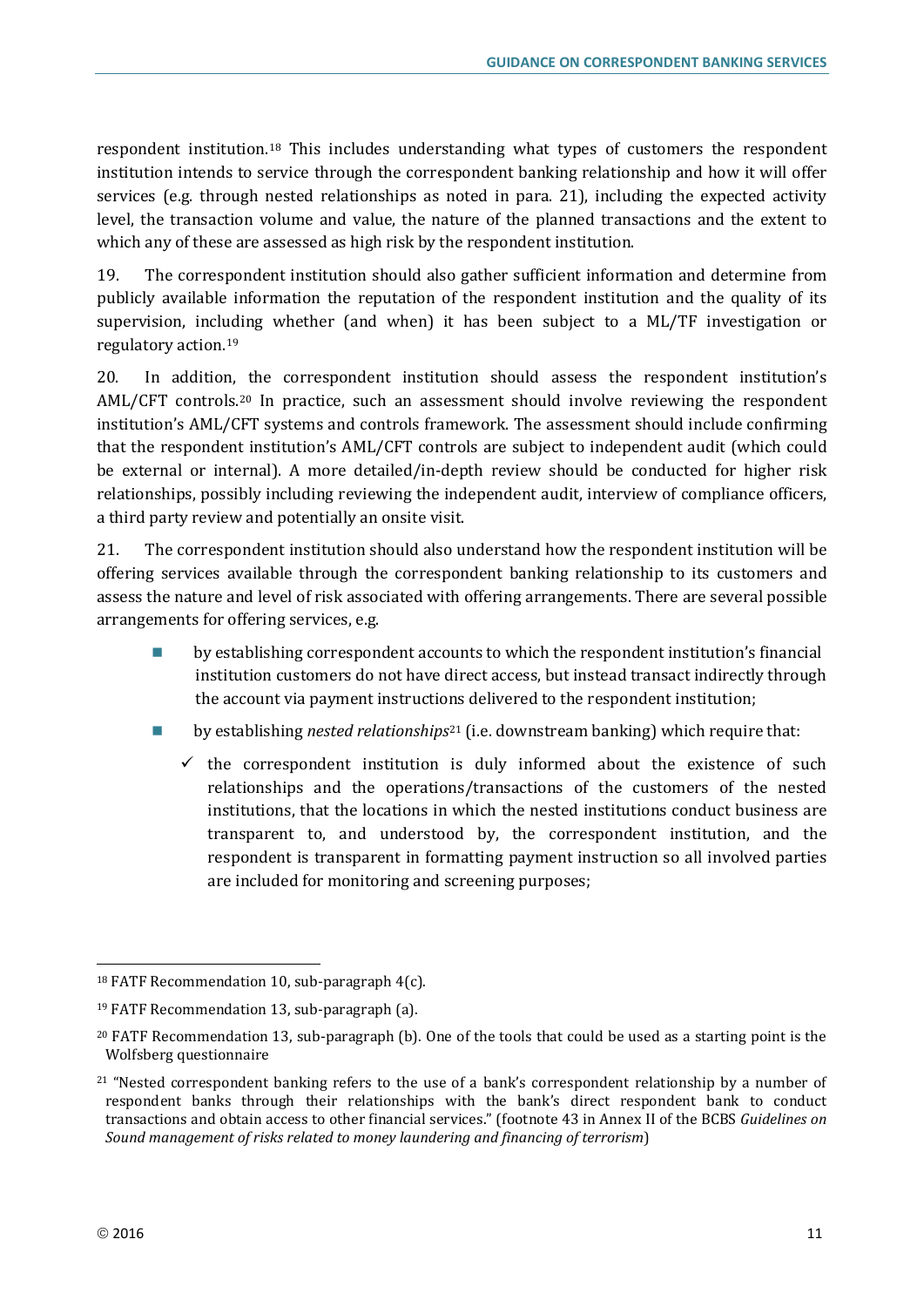- $\checkmark$  the correspondent institution has measures in place to detect potential, undisclosed nested relationships provided by the respondent and takes appropriate follow-up action when a respondent does not disclose the existence of a nested relationship;
- $\checkmark$  the correspondent institution understands the respondent's control framework with respect to those relationships. Such review should take into account the implementation of appropriate controls to address the underlying risks posed by these relationships (for instance, if the transaction monitoring procedures are comprehensive of the relevant factors, whether they are based on manual transaction reviews and the accuracy of the automated ones, whether the institution has the resources to conduct such reviews, etc.);
- by establishing *payable-through accounts*<sup>22</sup> which can also be offered provided that the correspondent institution identifies risks associated with the relationship and applies enhanced controls to monitor transaction activity that are commensurate with the identified risks. The correspondent should have policies, procedures and processes in place to enable it to identify the ultimate user of the account and needs to be satisfied that the respondent institution has conducted sufficient CDD on the customers having direct access to the account of the correspondent institution, has appropriate controls in place to identify and monitor the transactions conducted by those customers and is able to provide relevant, individual CDD information upon request to the correspondent institution.23

#### **B. DEVELOPING AN UNDERSTANDING OF THE RESPONDENT INSTITUTION'S BUSINESS**

22. The correspondent institution should also gather sufficient information to understand the nature of the respondent institution's business in line with the risks identified.<sup>24</sup> This means that correspondent institutions are required to understand the target markets and customer segments that are served by their respondent (as outlined in para. 18) as part of their assessment of risks. Understanding the business profile of the respondent institution requires the correspondent to consider all relevant risk factors<sup>25</sup> (e.g. developing a general overview of the respondent institution's products and services and customer base, including nested relationships; countries and markets in which it operates; transactions in which it engages on behalf of its customer base and

 $^{22}$  Payable-through-accounts (pass-by accounts) are correspondent accounts that are used directly by third parties to transact business on their own behalf (INR 13). They are used by foreign financial institutions to give their customers access to the domestic banking system. This enables the foreign bank's customers to write checks and make deposits at a bank in the jurisdiction like any other accountholder (in effect, giving customers of respondent banks access to more services).

<sup>23</sup> FATF Recommendation 13, sub-paragraph (e).

<sup>24</sup> FATF Recommendation 13, sub-paragraph (a).

<sup>&</sup>lt;sup>25</sup> In the context of a correspondent banking relationship, the correspondent institution's customer is the respondent institution.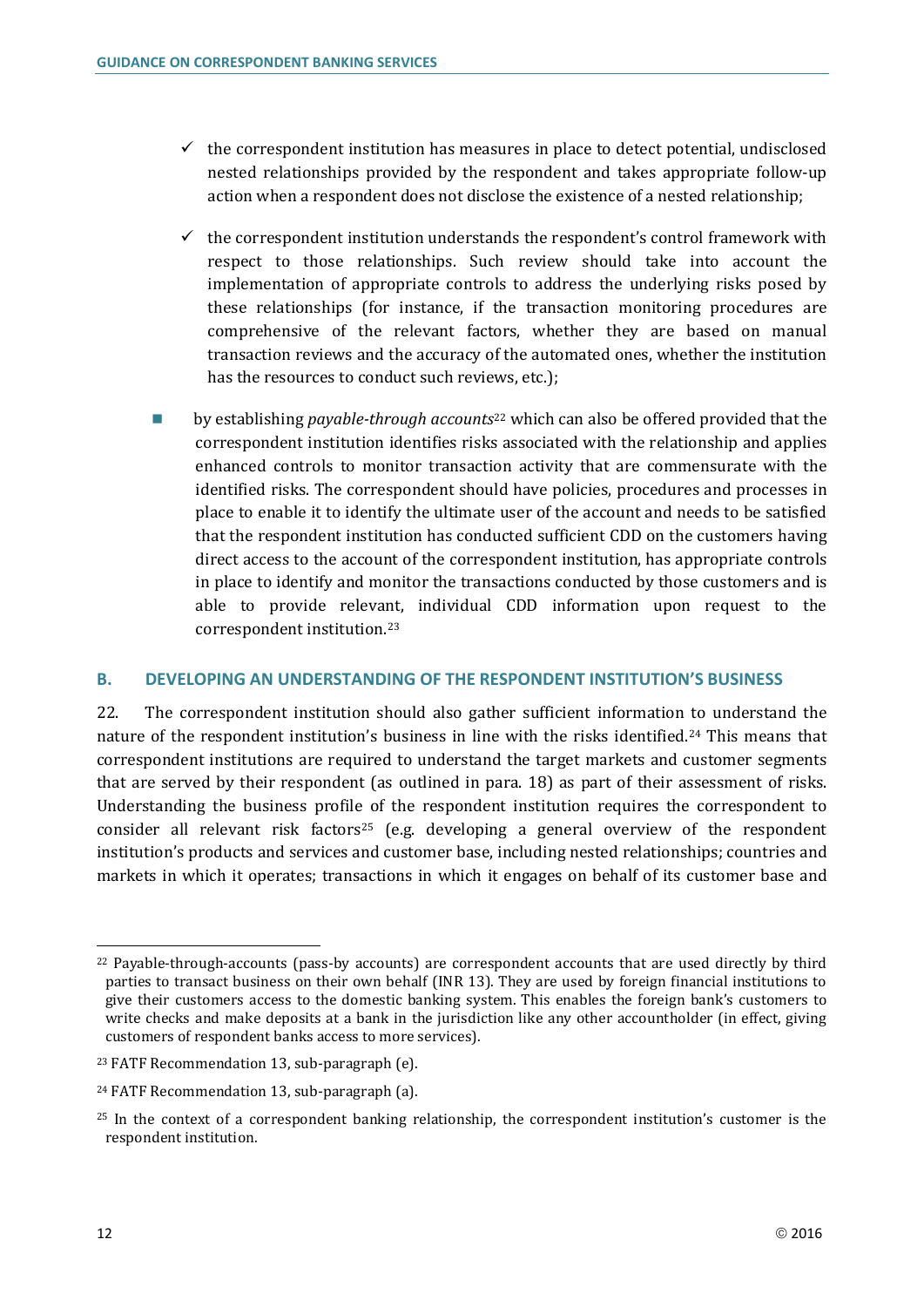delivery channels it uses).26 This includes verification by the correspondent institution that the respondent institution does not permit its accounts to be used by shell banks.27

# **IV. VERIFYING RESPONDENT INSTITUTIONS' INFORMATION, AND ASSESSING/DOCUMENTING HIGHER RISKS**

23. When establishing new correspondent banking relationships, the correspondent institution may obtain information required by Recommendations 10 and 13 directly from the respondent institution. However, as noted in para. 17 above, this information needs to be verified in order to meet the requirements of those Recommendations.

24. Examples of potential reliable, independent sources of information for the verification of identity of natural persons, legal persons and arrangements include: corporate registries, registries maintained by competent authorities on the creation or licencing of respondent institutions, registries of beneficial ownership and other examples mentioned in the BCBS General Guide on Account Opening.28

25. Some examples of potential sources of information on level of risks include, but are not limited to: the AML/CFT laws and regulations of the home country or the host country where the respondent institution is doing business and how they apply, public databases of legal decisions and/or regulatory or enforcement actions, annual reports that have been filed with a stock exchange, country assessment reports or other information published by international bodies which measure compliance and address ML/TF risks (including the FATF, FSRBs, BCBS, IMF and World Bank), lists issued by the FATF in the context of its International Cooperation Review Group process, reputable newspapers, journals or other open source electronic media, third party databases, national or supranational risk assessments, information from the respondent institution's management and compliance officer(s) and public information from the regulator and supervisor.

26. Where the correspondent institution has identified a higher risk correspondent banking relationship, it should apply enhanced measures that are in line with the risks associated to that relationship. For example, in some circumstances, closer interaction (conference phones or face-toface meetings) with the respondent institution's management and compliance officer(s) may be appropriate.

27. Where correspondent institutions are permitted to rely on other banks (that may already have a correspondent relationship with the respondent institution), they should ensure that a copy of the CDD information relied on will be made available upon request without delay, be satisfied they can obtain supporting documentation, be satisfied the bank being relied on is regulated and has

<sup>26</sup> FATF Interpretive Note to Recommendation 10, paragraph 15.

<sup>27</sup> FATF Recommendation 13, second paragraph.

<sup>&</sup>lt;sup>28</sup> Annex 4, General Guide to Account Opening, pages 29 to 39 of the Basel Committee on Banking Supervision guidance on Sound management of risks related to money laundering and financing of terrorism (February 2016).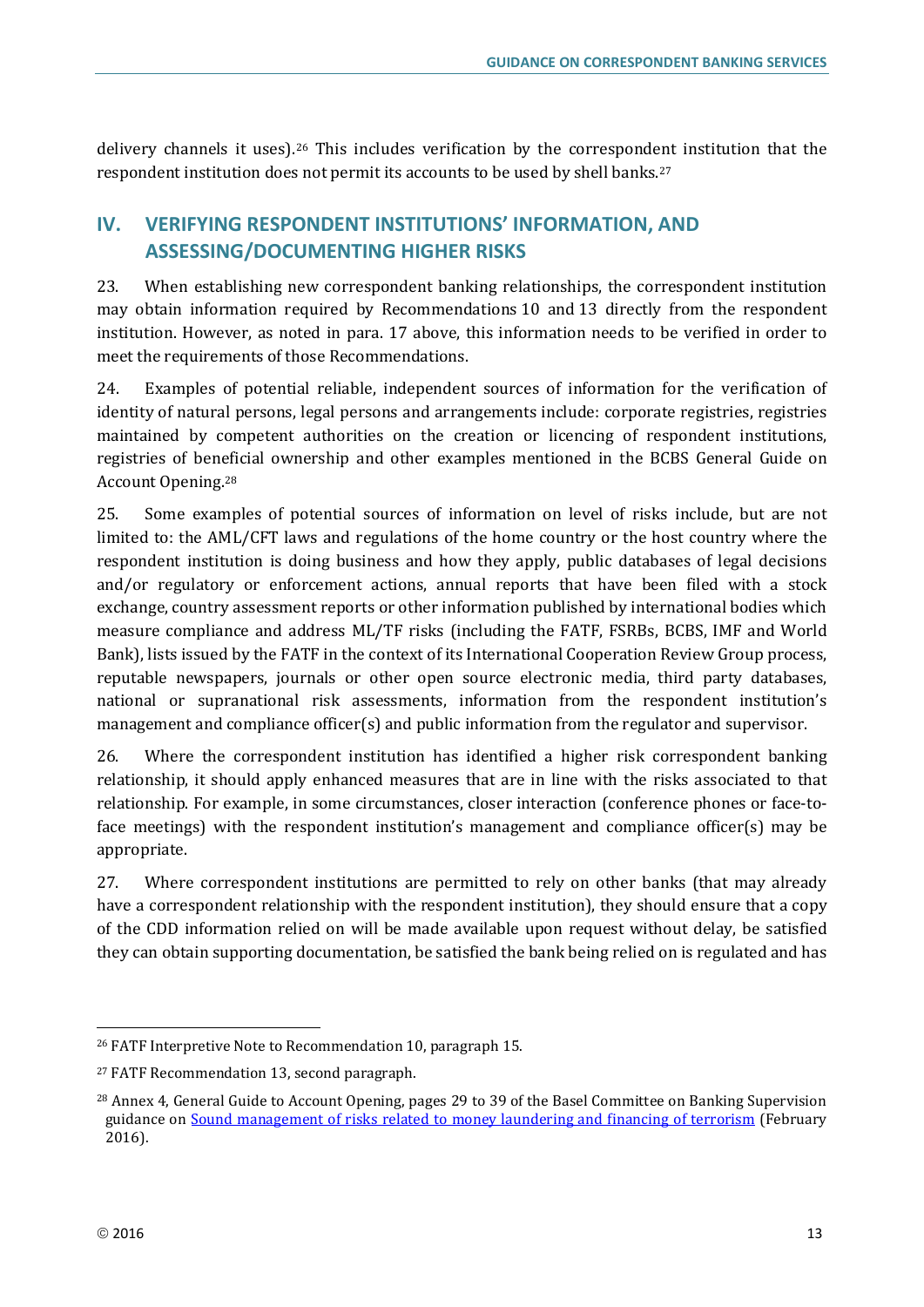measures in place that are reliable.29 The ultimate responsibility for implementing AML/CFT measures remains with the correspondent institution.

28. In all cases, the correspondent institution should obtain approval from senior management before establishing new cross-border correspondent relationships, as required by FATF Recommendation 13.30

## **V. MANAGING THE RISKS**

## **A. ONGOING DUE DILIGENCE ON THE RESPONDENT INSTITUTION**

29. Correspondent institutions are required to conduct ongoing due diligence of the correspondent banking relationship, including periodical reviews of the CDD information on the respondent institution. This is to ensure that such information is kept up-to-date in line with the risks associated with the relationship.31 The process of managing ML/TF risk in the relationship should be ongoing, and applied to existing relationships as well as new ones. The frequency with which periodic reviews are undertaken will depend on the level of risk associated with the respondent institution. Where such reviews reveal changes in the respondent institution, the correspondent institution should consider whether it should adjust its risk assessment of the respondent institution and what further information may be needed to support this adjustment. Potential obstacles may relate to how data protection and privacy laws are applied.32

## **B. ONGOING TRANSACTION MONITORING**

30. In line with Recommendation 10, ongoing monitoring of the correspondent banking account activity has to be conducted for compliance with targeted financial sanctions and to detect any changes in the respondent institution's transaction pattern or activity that may indicate unusual activity, or any potential deviations from the correspondent relationship. Depending on the risks associated with the correspondent banking relationship, various monitoring techniques and tools can be used. Correspondent institutions should put in place and periodically review risk-based procedures specifying the applicable monitoring techniques and the criteria triggering their adoption. While deciding the type and extent of the monitoring technique, correspondent institutions should take into consideration the respondent's past behaviour in the course of the correspondent relationship, in particular any failures to satisfy previous requests for information. In higher risk scenarios for example, real-time monitoring of transactions can take place to ensure that controls are effective in detecting any unusual activity that may be occurring in the account, with a view to analysing it and reporting any suspicious transactions.

<sup>29</sup> FATF Recommendation 17.

<sup>30</sup> Sub-paragraph (c).

<sup>31</sup> FATF Interpretive Note to Recommendation 10, paragraph 23.

<sup>32</sup> The FATF is currently developing best practices on information sharing (enterprise-wide, between financial institutions not part of the same group, and between public and private authorities).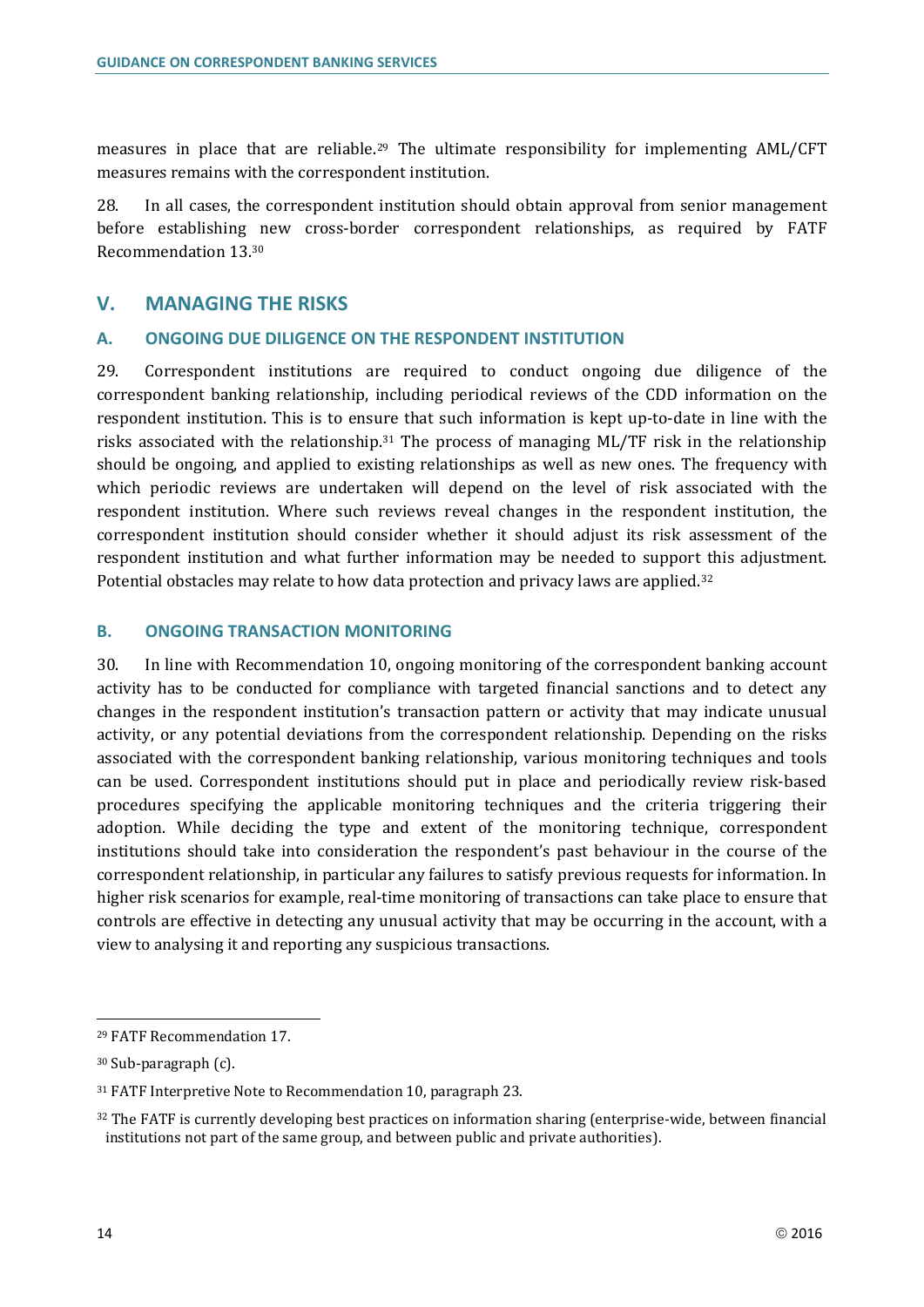## **C. ONGOING MONITORING AND THE INTERPLAY WITH RECOMMENDATIONS 6, 7 AND 16**

31. Correspondent banking relationships should always be subject to on-going monitoring. They may also be subject to targeted monitoring depending on any unique risk factors, e.g. high suspicious activity report filing, payment flows inconsistent with stated purpose of account. The level and nature of transaction monitoring will vary, depending on the risks and the nature of the correspondent banking services being provided. For example, if the main purpose of the correspondent banking relationship is to process cross-border wire transfers<sup>33</sup> on behalf of the respondent institution's customers, the focus of account monitoring could be how well the respondent institution is implementing sanctions screening and its requirements under FATF Recommendations 6, 7 and 16. In such cases, particular areas of interest could include information on the respondent institution's mechanisms for screening transactions lacking required originator and beneficiary information in a manner that is consistent with straight-through processing,<sup>34</sup> its risk-based policies and procedures for determining how to handle such transactions, its systems for sanctions screening,<sup>35</sup> and its procedures and systems for clearing false positives.<sup>36</sup>

#### **D. ONGOING MONITORING AND REQUEST FOR INFORMATION ABOUT TRANSACTIONS**

32. Where the monitoring system of the correspondent institution flags a transaction which could signal unusual activity, the correspondent institution should have internal processes to further review the activity, which may involve requesting transaction information of the respondent institution in order to clarify the situation and possibly clear the alert. This request for additional information should be targeted on the specific transaction which created an alert in the system, and could include, depending on the risk level of the transaction, a request to access information about the customer of the respondent institution as a means to get a proper understanding of the reasonableness of the transaction. This does not amount to a requirement to conduct CDD on the customer of the respondent. In practice, the correspondent institution will follow up with the respondent institution after the transaction is completed by making a request for information on that particular transaction(s) (RFI). Subsequently, the correspondent institution should also review its control systems in order to detect similar transactions. Such questions may include some, but not necessarily all, of the following:

- Duration of customer "X" relationship with the respondent institution and whether the respondent institution classifies the customer as a high risk customer.
- **Purpose of the account(s) maintained by customer "X" (business, personal, other).**

<sup>33</sup> As defined in Recommendation 16.

<sup>34</sup> FATF Interpretive Note to Recommendation 16, paragraphs 17 and 18.

<sup>35</sup> FATF Recommendations 6 and 7 requires financial institutions to freeze the funds of persons and entities designated by, or under the authority of, the United Nations Security Council or designated by countries pursuant to resolution 1373 (2001), and prohibits financial institutions from making funds available to such designated persons and entities.

<sup>&</sup>lt;sup>36</sup> This does not relieve the correspondent institution of the obligation to have procedures in place to identify the missing originator and beneficiary information.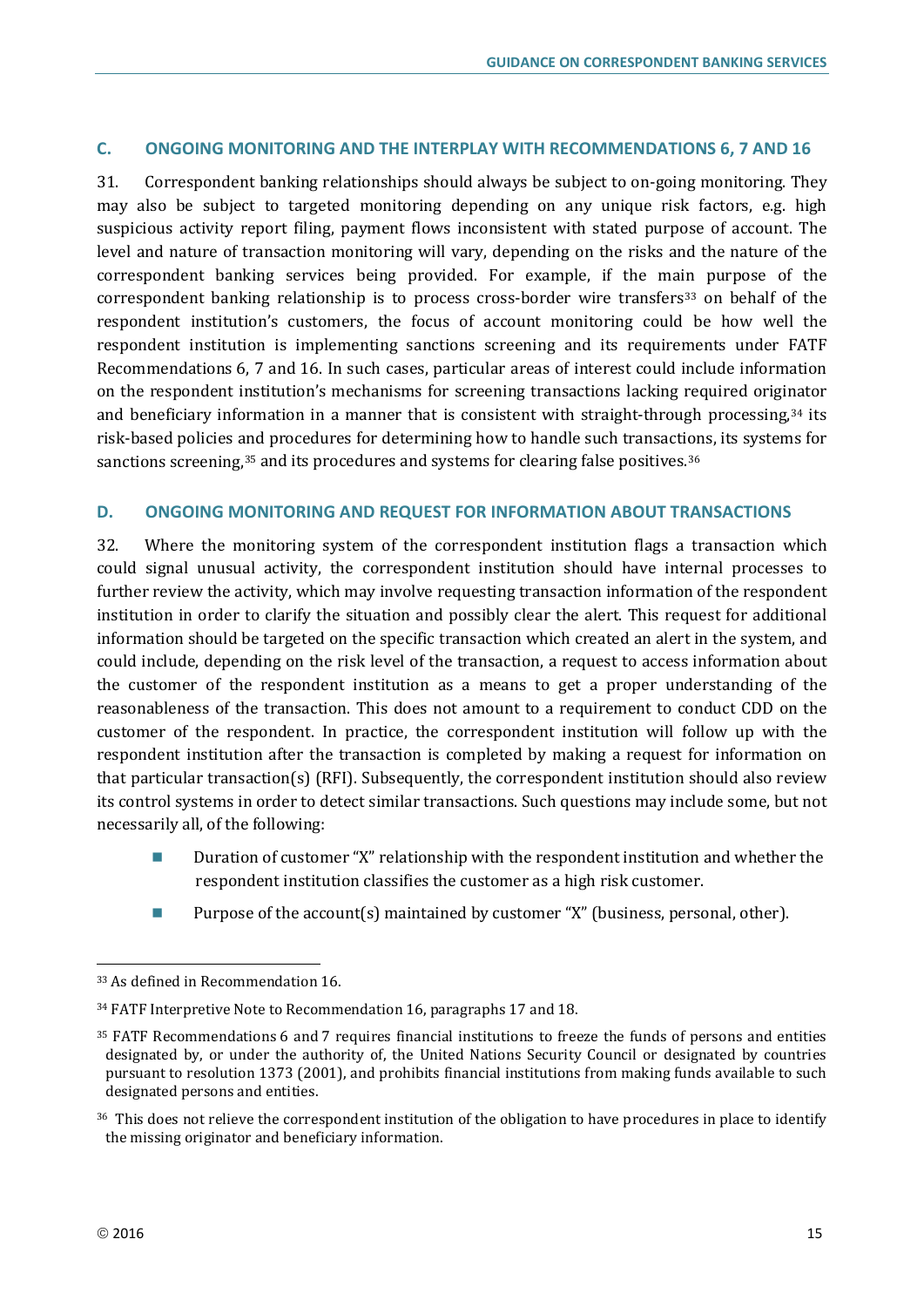- Details of customer's "X" parent company and the name(s) of the beneficial owner(s).
- Source of the funds of customer "X".
- Consistency between the transactional history in the account profile of customer "X", and his KYC data, or with any other information available to the bank.
- **Rationale of the transaction between customers "X" and a counterparty.**
- Nature of the relationship between customers "X" and a counterparty.
- **Possible affiliation of customers "X" with a third-party.**
- Additional details regarding the goods/services being exchanged by the customers "X"and third-parties that are not found directly in the payment details of the transaction that may explain it.
- If possible, location of customer or third-party as originator/beneficiary and/or,
- Status of the bank account of customer "X" (opened/closed).

33. Where the correspondent institution requests further information on a transaction from the respondent, it expects the respondent to respond in a timely fashion and provide documents/information to the level of detail requested. Where that does not happen, it may trigger concerns that the respondent is unable to manage its risks and lead to the filing of a suspicious transaction report by the correspondent institution. A request for information could be followed by a reassessment of the respondent's business and risk profile where/when necessary.

## **E. CLEAR TERMS GOVERNING THE CORRESPONDENT BANKING RELATIONSHIP**

34. One way for correspondent institutions to manage their risks more effectively from the outset is to enter into a written agreement with the respondent institution before correspondent services are provided. This is consistent with FATF Recommendation 13 that requires a clear understanding of the respective responsibilities of each institution.37 The content of the agreement should include how the correspondent institution will monitor the relationship to ascertain how effectively the respondent institution is applying CDD measures to its customers, and implementing AML/CFT controls.

35. Such an agreement could also specify the products and services to be provided under the correspondent banking relationship, the respondent institution's responsibilities concerning compliance with AML/CFT requirements, permitted third-party usage of the correspondent account and applicable internal controls to these situations, any potential restrictions that the correspondent institution may want to place on the use of the correspondent account (e.g. limiting transaction types, volumes, etc.), conditions regarding the requests for information on particular transactions, especially in the case of "payable through accounts" relationships, and cases and procedures for terminating or limiting a business relationship. Contractual details would vary depending on the circumstances including the nature of the correspondent banking relationship and the level of risk.

<sup>37</sup> Sub-paragraph (d).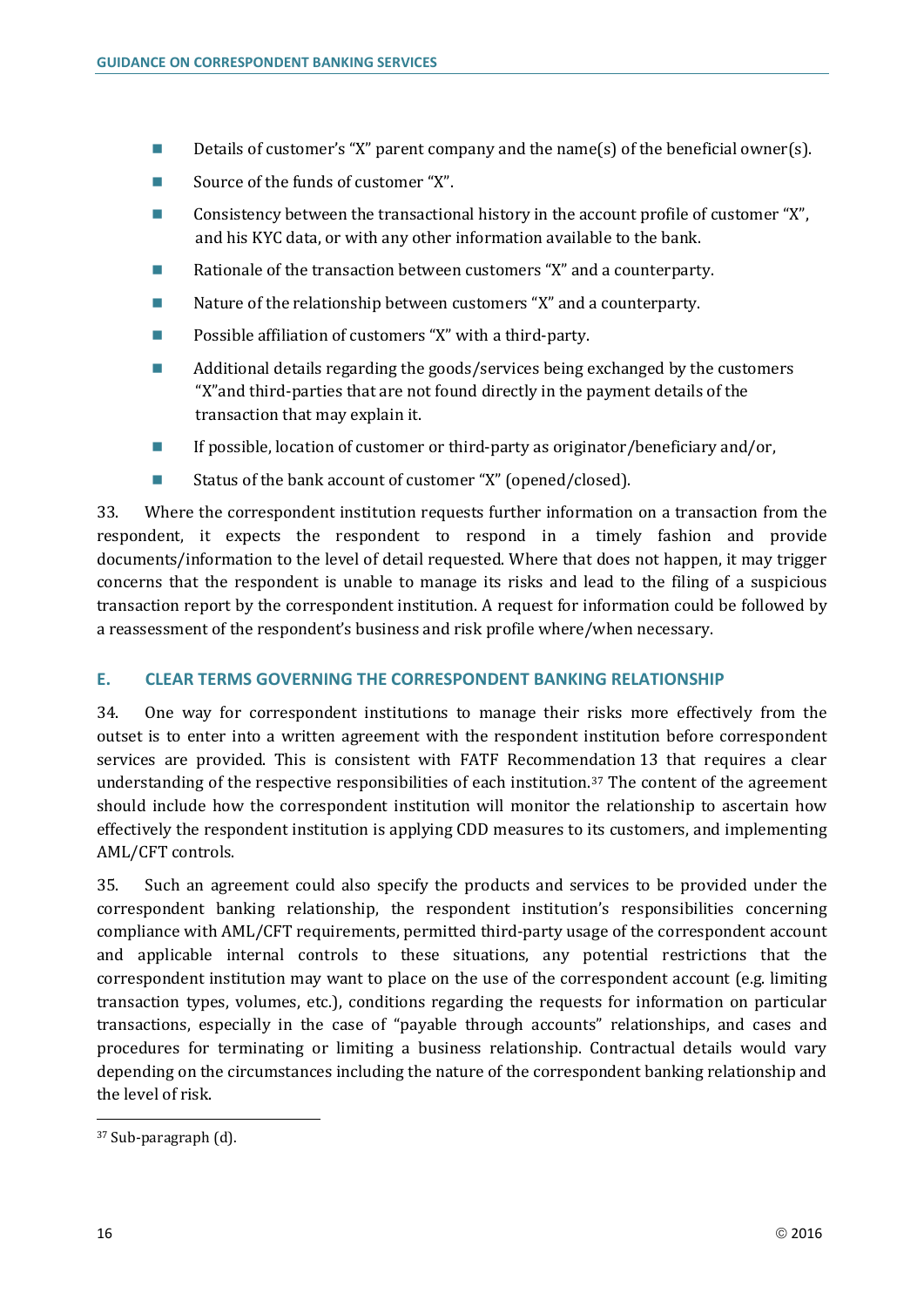36. Written agreements also have the advantage of documenting the intended purpose and use of correspondent banking relationships, which may have the added benefit of allowing the correspondent institution to demonstrate to its regulator some of the steps it has taken to understand the risks presented by its correspondent relationships.

## **F. ONGOING COMMUNICATION AND DIALOGUE**

37. Correspondent banking relationships are, by their nature, based on mutual trust between the correspondent and the respondent institutions, particularly that the AML/CFT controls are being effectively implemented by the respondent institution. Consequently, it is important for correspondent institutions to maintain an ongoing and open dialogue with the respondent institution(s), including helping them understand the correspondent's AML/CFT policy and expectations, and when needed, engaging with them to improve their AML/CFT controls and processes. Such communication supports the monitoring requirement by helping to flag new and emerging risks and better understand existing ones, clear up in a timely manner any incidents that may arise during the course of the business relationship, strengthen risk mitigation measures, and resolve any issues that may arise concerning the exchange of information. This process can also assist in building the capacity of respondent institutions. It can also help to avoid unnecessary restriction on or termination of a relationship without a thorough assessment of the risks associated with the specific customer (rather than the class of customers) in line with the RBA (i.e. avoiding derisking).38 It can also prevent a "cascade" effect, where respondent institutions close their (highest risk) client accounts as a way to reduce their own corporate risk profile and maintain the relationships with their own correspondent institutions.

38. It is also important that regulators and supervisors maintain an open dialogue with correspondent institutions to clarify regulatory/supervisory expectations regarding the management of risks associated with foreign correspondent banking relationships.

## **G. ADJUSTING THE MITIGATION MEASURES TO THE EVOLUTION OF RISKS**

39. As noted above, correspondent banking relationships are very diverse in nature and therefore covering a large range of high risk levels. The level and nature of risk may fluctuate over the course of any relationship and adjustments should be made in the correspondent institution's risk management strategy to reflect these changes. This is why ongoing monitoring, including periodic reviews, is important, so that the correspondent institution is aware of when the level/nature of residual risk (i.e. the risk remaining after a financial institution's AML/CFT control framework is applied to a particular situation) changes.

<sup>38</sup> "Regulators and supervisors should also ensure that financial institutions are taking a risk-based approach to implementing AML/CFT measures, without prejudice to rules-based measures such as targeted financial sanctions. Implementation by financial institutions should be aimed at managing (not avoiding) risks. What is not in line with the FATF standards is the wholesale cutting loose of entire countries and classes of customer, without taking into account, seriously and comprehensively, their level of money laundering and terrorist financing risk and applicable risk mitigation measures for those countries and for customers within a particular sector" (FATF Takes Action to Tackle De-risking, FATF public statement of October 2015).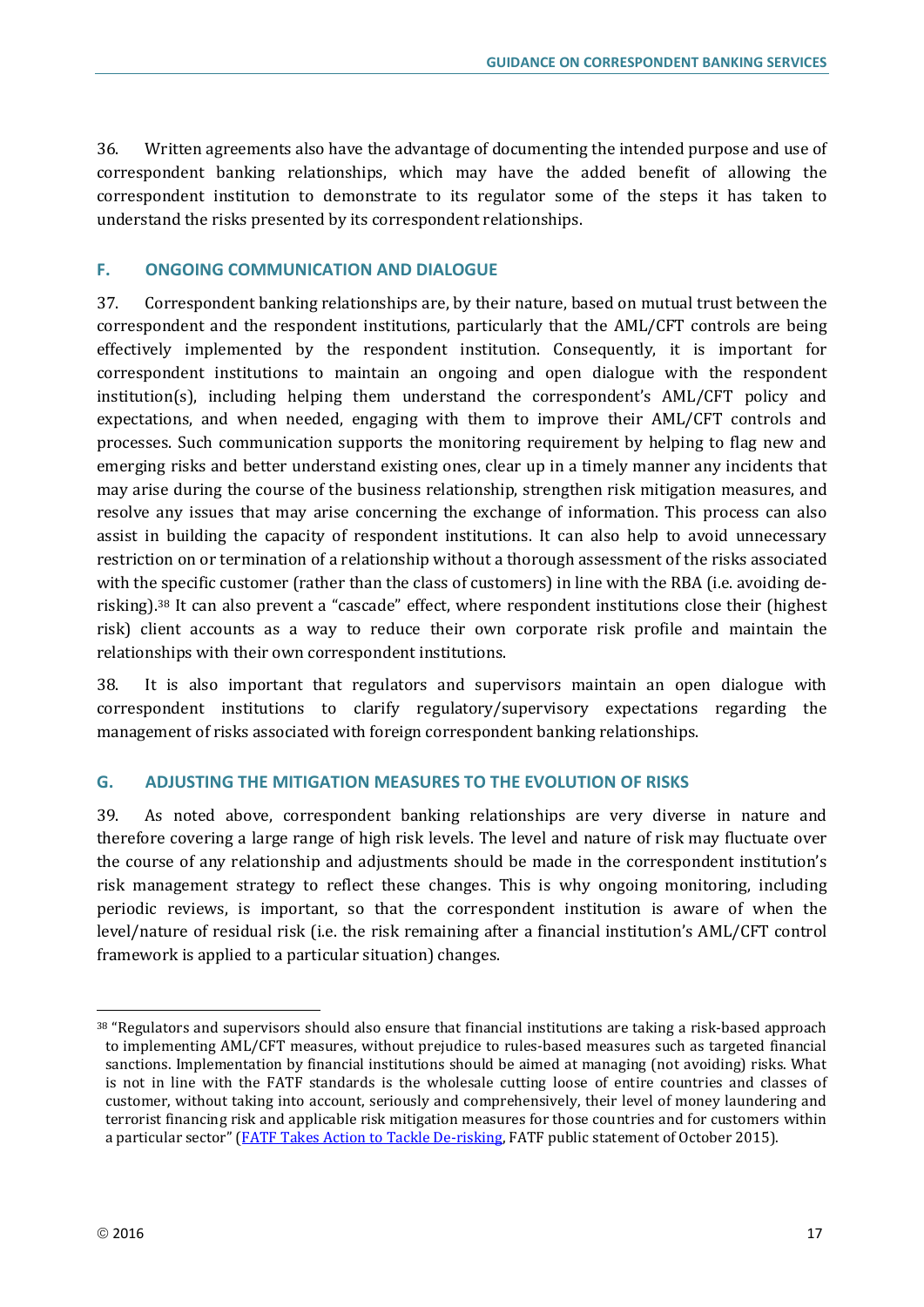40. Correspondent institutions should have policies and procedures in place tailored to the different categories of higher risk respondent relationships, and the appropriate risk mitigation required or available to retain the relationship by using enhanced due diligence. If higher risks are encountered which are not mitigated by existing enhanced due diligence, the correspondent institution should use this process to further enhance the assessment of the relationship and risk mitigation applied to the account. The objective should be to determine whether the inherent risk level is justified and if so what further, more enhanced, measures can be applied. For example, if the respondent is affected by negative news regarding its beneficial owners, the correspondent institutions could decide to limit services to such a bank.

41. The *FATF Recommendations* do require customer relationships to be terminated where identified risks cannot be managed in line with the risk-based approach.39 However, the other options offered by Recommendation 10 should be explored prior to termination (such as refusing to conduct the transaction, and/or filing a suspicious transaction report). Alternatively, a limitation of services or restriction of individual products/transactions can be considered in order to provide the possibility for clarification or remediation by the respondent institution, before the decision to terminate activity is taken. In any event, correspondent institutions should clearly communicate their concerns to respondent institutions, at senior management level, and inform them of their concerns and the measures needed to address these concerns as a condition to maintain the correspondent banking relationship. Depending on the concerns, correspondent institutions should also consider giving notice periods to respondents, allowing them to find alternatives.

# **VI. ADDITIONAL GUIDANCE FOR FINANCIAL INSTITUTIONS WHICH HAVE MVTS CUSTOMERS**

42. As part of their normal CDD processes, financial institutions are required to understand the purpose and nature of the intended business relationship.40 This means that, in practice, where the customer is an MVTS provider, the financial institution should understand whether the MVTS provider intends to use the account for its own corporate or settlement purposes, or whether it intends to use the account to provide correspondent services to its own customers (i.e. the MVTS will be acting as a correspondent institution for its own customers).

43. Where the MVTS provider offers correspondent services for its own customers through its account, the correspondent institution should consider all of the factors listed above in Sections III, IV and V, on a case-by-case basis, in terms of identifying the risks, verifying information, and establishing appropriate risk mitigation measures. In particular, there is no obligation triggered by the *FATF Recommendations* to a financial institution to apply CDD measures to the customers of the MVTS.

44. To facilitate its own risk management, a correspondent institution could consider encouraging or requiring MVTS customers to open one account for conducting their own corporate or settlement activities, and another separate account for providing correspondent banking services

 $\ddot{\phantom{a}}$ 

<sup>39</sup> FATF Recommendation 10, 7th paragraph.

<sup>40</sup> FATF Recommendation 10, paragraph 4(c).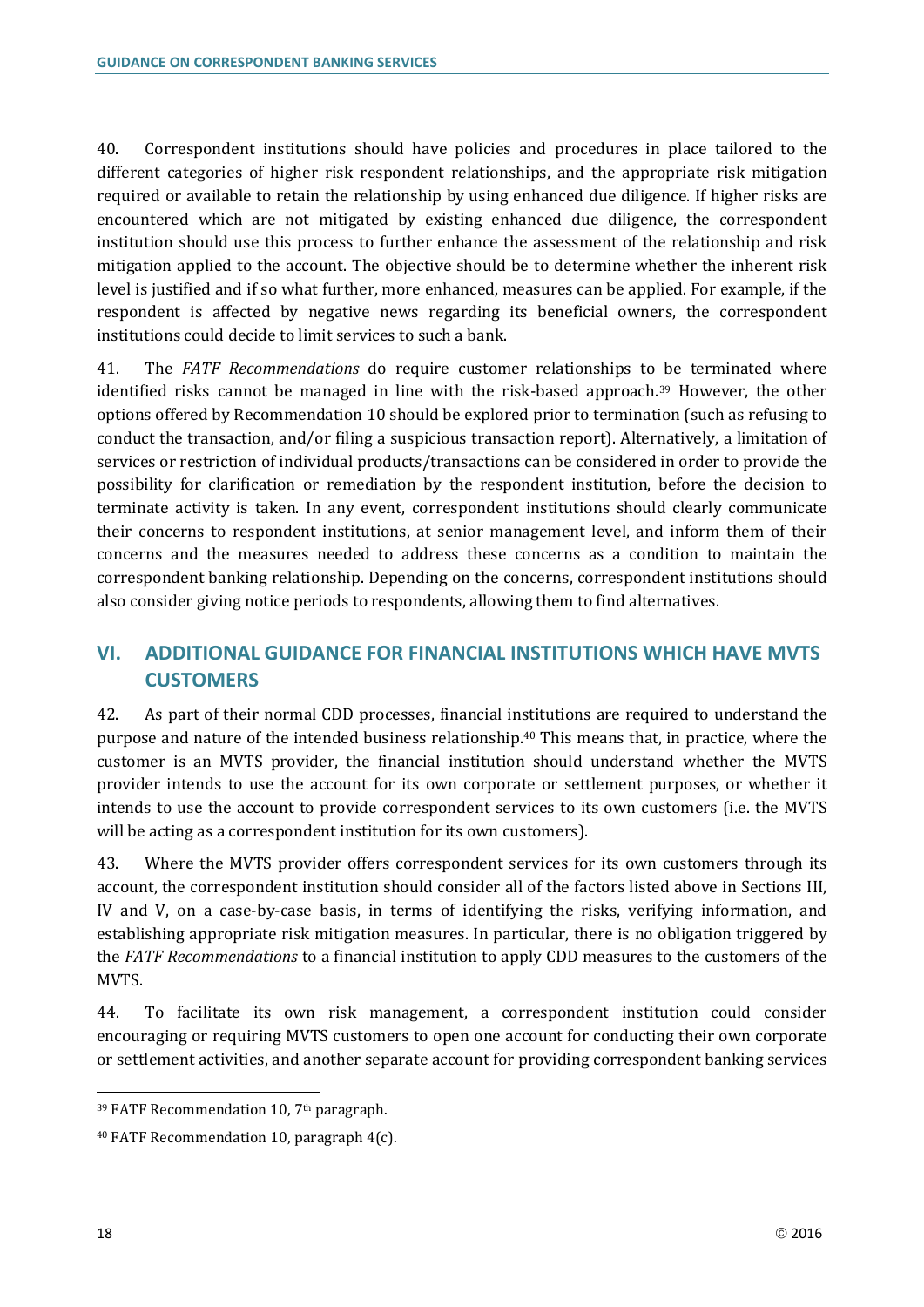on behalf of their customers. This procedure may facilitate effective monitoring of these two activities commensurate with the different types of risk that they present. Separate accounts may also be considered for higher risk activities or higher risk customers and nested or downstream relationships to ensure an appropriate level of transparency and effective monitoring.

45. Banks should flag unusual movements of funds and transactions conducted by their MVTS customers so that such funds or transactions are scrutinised in a timely manner and a determination made as to whether they could be suspicious. If they are suspicious, banks should file a STR.

46. In considering the risks and appropriate risk mitigation measures, it is also important to note that MVTS providers are *financial institutions* under the *FATF Recommendations*<sup>41</sup> and are subject to the full range of AML/CFT preventive measures in FATF Recommendations 9 to 23 applicable to MVTS providers. Countries are also required to ensure that MVTS providers are supervised and monitored in line with FATF Recommendations 14 and 26. Correspondent institutions should take into consideration the manner in which these measures are implemented, in order to understand what their MVTS customers' obligations are and how they are supervised. Countries are also encouraged to communicate their MVTS supervisory policies and approaches to promote a shared understanding of what is expected from correspondent institutions and from MVTS with respect to risk management and mitigation processes. Given the important role that MVTS providers play in facilitating financial inclusion, banks are encouraged to work closely with their MVTS customers to ensure that they understand the banks' risk management objectives and strategies for establishing and maintaining controls to ensure effective ML/TF risk monitoring and identification. The same general processes outlined in Part V above should be considered in this regard, particularly section G.

<sup>41</sup> See the definition of MVTS providers in the Glossary of the *FATF Recommendations.*